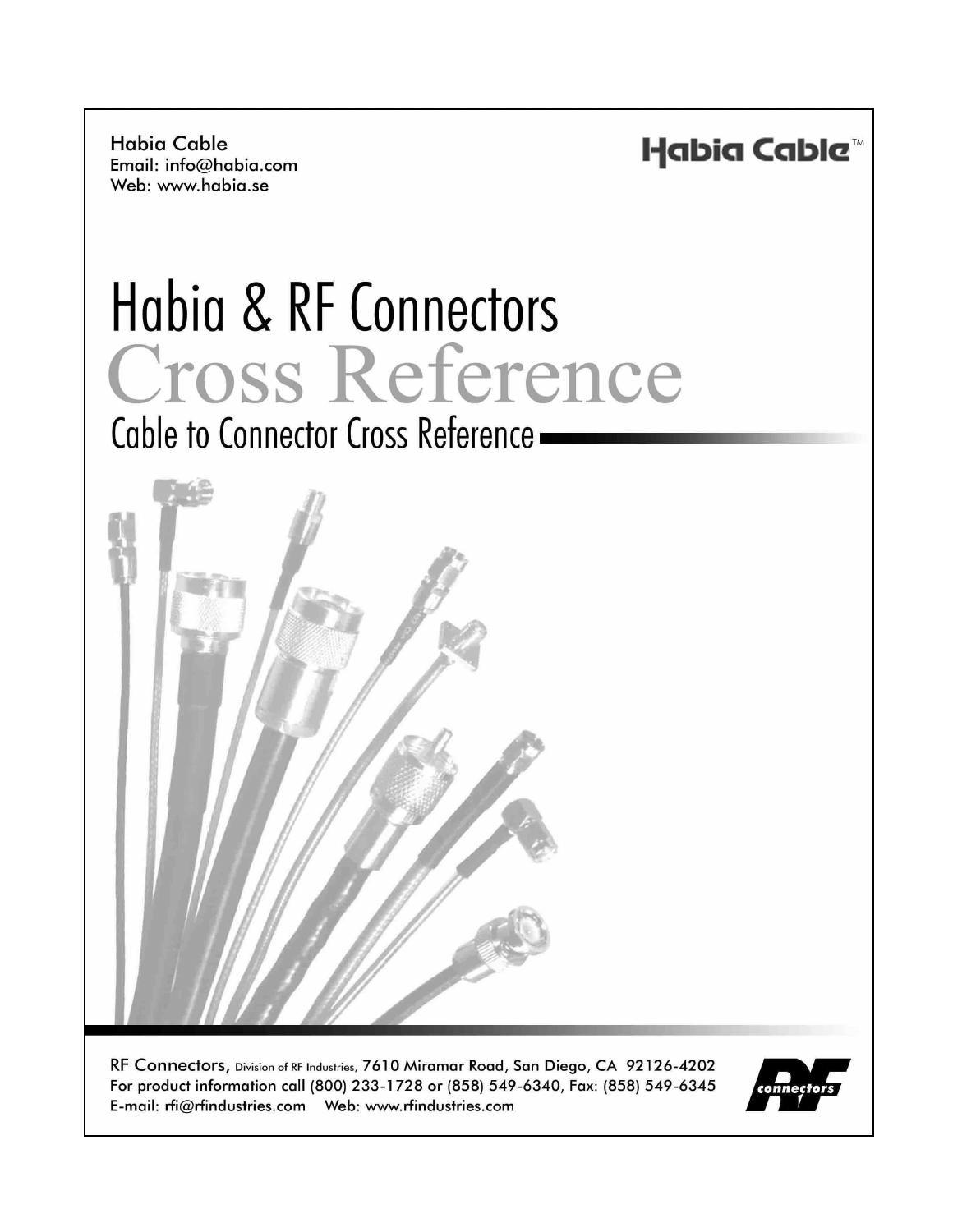## **HOW TO USE THIS MANUAL**

This manual is organized first by Habia Cable groups and then by the types of RFI connectors available for each group. The connector lists are divided into subgroups by interface type.

Each connector listing contains the RFI part number, the description and the materials used for each connector. The materials listings consist of the body, shell, pin/contact, and dielectric.

The Cable Number Locator below is supplied for easy cross-referencing by cable part number to page number.

#### *Example:*

*You need to know if RFI has an N Male Crimp Plug for Habia Speedflex 142 XL.* 

*Refer to the table below for Habia Speedflex 142 XL. Go to page 6. Under the heading for Habia Speedflex 142 XL, you will find RFN-1005-C1 and RFN-1005-3C1.* 

From the description and the materials information you are able to determine if one of these connectors works for your application. The legend on page two explains the material codes used in this manual.

**Part numbers with an (\*) are special order only.** If you have special requirements, please contact RF Industries' sales department for assistance.

| Cable #       | Page<br># | Cable #                | Page<br>Ħ      | Cable #                | Page<br>Ħ         |
|---------------|-----------|------------------------|----------------|------------------------|-------------------|
|               |           |                        |                |                        |                   |
| M17/60-RG142  | 6         | M17/152-00001          | 5              | Maxishield 400         | 6                 |
| M17/65-RG165  | 10        | M17/158-00001          | 6              | Maxishield 400 UL 1375 | 6                 |
| M17/92-RG115  | 9         | M17/159-00001          | 10             | <b>RG 142B/U</b>       | 6                 |
| M17/93-00001  | 2         | M17/168-00001          | 9              | <b>RG 165/U</b>        | 10                |
| M17/93-RG178  | 2         | M17/169-00001          | $\overline{2}$ | <b>RG 178B/U</b>       | $\overline{2}$    |
| M17/94-RG179  | 11        | M17/171-00001          | 11             | <b>RG 179B/U</b>       | 11                |
| M17/95-RG180  | 12        | M17/172-00001          | 3              | <b>RG 180B/U</b>       | $12 \overline{ }$ |
| M17/110-RG302 | 9         | M17/174-00001          | 10             | <b>RG 187A/U</b>       | 11                |
| M17/112-RG304 | 11        | M17/175-00001          | 6              | <b>RG 195A/U</b>       | 12                |
| M17/113-RG316 | 3         | Maxishield 142         | 6              | <b>RG 196A/U</b>       | $\overline{2}$    |
| M17/127-RG393 | 10        | Maxishield 142 UL 1375 | 6              | <b>RG 302/U</b>        | 9                 |
| M17/128-RG400 | 6         | Maxishield 316         | 5              | <b>RG 304/U</b>        | 11                |
| M17/136-00001 | 11        | Maxishield 316 UL 1375 | 5              | <b>RG 316/U</b>        | 3                 |
| M17/137-00001 | 12        | Maxishield 393         | 10             | <b>RG 393/U</b>        | 10                |
| M17/138-00001 | 3         | Maxishield 393 UL 1375 | 10             | <b>RG 400/U</b>        | 6                 |

#### **Cable Number Locator**

**Continued on Page 2**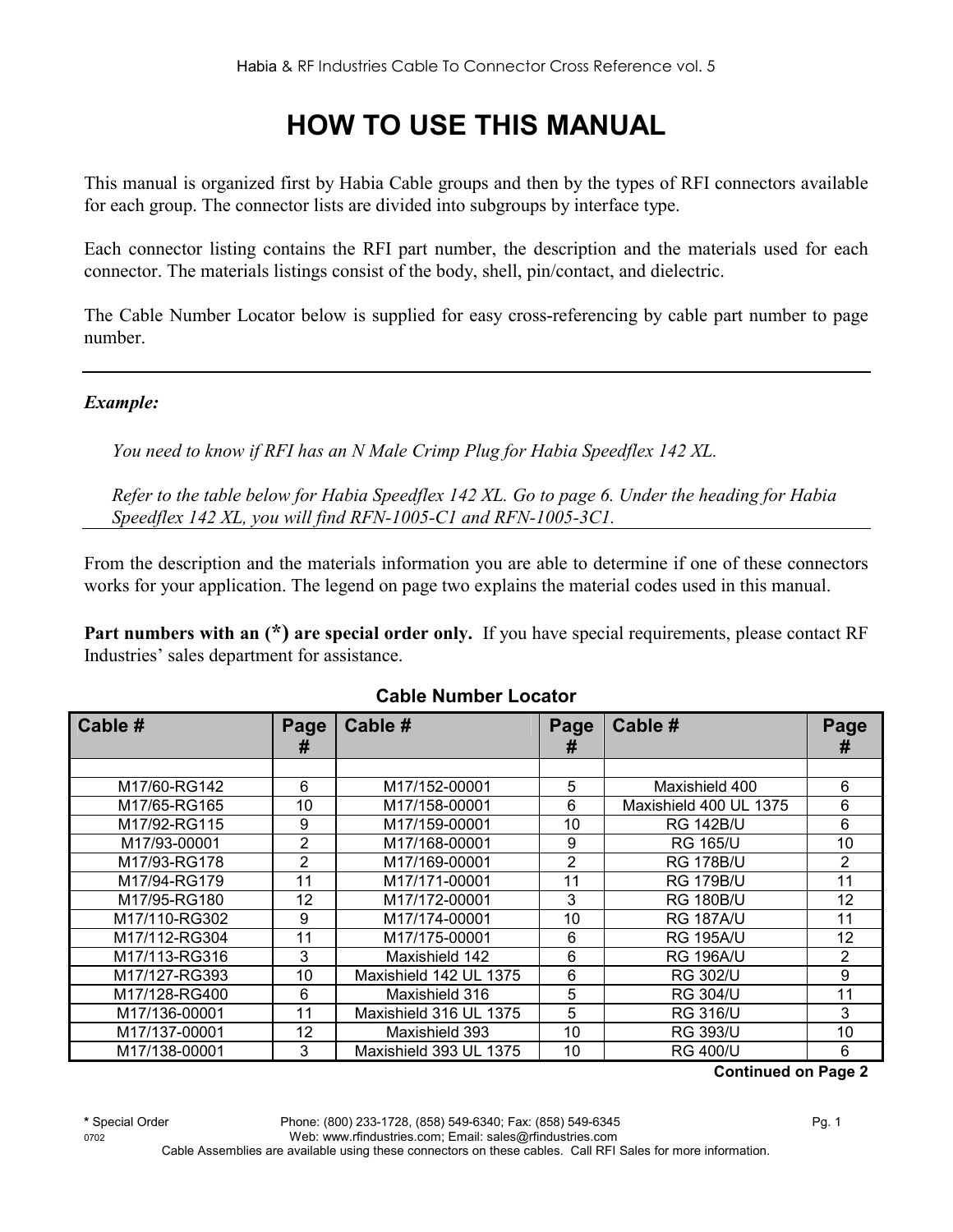| Cable #               | Page<br>#      | Cable #                | Page<br># | Cable #               | Page<br># |
|-----------------------|----------------|------------------------|-----------|-----------------------|-----------|
|                       |                |                        |           |                       |           |
| <b>RGD 179</b>        | 12             | Speedflex 316          | 3         | Speedfoam 300         | 8         |
| <b>RGD 180</b>        | 12             | Speedflex 316 UL 1375  | 3         | Speedfoam 300 UL 1375 | 8         |
| <b>RGD 316</b>        | 5              | Speedflex 316 XL       | 3         | Speedfoam 300 XL      | 8         |
| Speedflex 142         | 6              | Speedflex 316D         | 5         | Speedfoam 400         | 12        |
| Speedflex 142 UL 1375 | 6              | Speedflex 316D UL 1375 | 5         | Speedfoam 400 UL 1375 | 12        |
| Speedflex 142 XL      | 6              | Speedflex 316D XL      | 5         | Speedfoam 400 XL      | 12        |
| Speedflex 178         | $\overline{2}$ | Speedflex 375          | 12        | Speedfoam 500         | 11        |
| Speedflex 178 UL 1375 | $\overline{2}$ | Speedflex 375 UL 1375  | 12        | Speedfoam 500 UL 1375 | 11        |
| Speedflex 178 XL      | $\overline{2}$ | Speedflex 375 XL       | 12        | Speedfoam 500 XL      | 11        |
| Speedflex 179         | 11             | Speedflex 393          | 10        | Speedfoam 700         | 10        |
| Speedflex 179 UL 1375 | 11             | Speedflex 393 UL 1375  | 10        | Speedfoam 700 UL 1375 | 10        |
| Speedflex 179 XL      | 11             | Speedflex 393 XL       | 10        | Speedfoam 700 XL      | 10        |
| Speedflex 295         | 8              | Speedflex 400          | 6         | Speedfoam 900         | 11        |
| Speedflex 295 UL 1375 | 8              | Speedflex 400 UL 1375  | 6         | Speedfoam 900 UL 1375 | 11        |
| Speedflex 295 XL      | 8              | Speedflex 400 XL       | 6         | Speedfoam 900 XL      | 11        |

#### **Cable Number Locator (Cont.**)

*The information found in this guide was compiled using specifications that were current at the time of compilation. Please note that manufacturer's specifications are subject to change without notice. We therefore suggest that after using this guide to make your initial connector selections, you should obtain the latest product specifications from this cable manufacturer and RF Industries.*

### **HABIA & RF INDUSTRIES CABLE TO CONNECTOR CROSS REFERENCE**

| Legend                      |                             |                    |                                    |  |  |  |  |
|-----------------------------|-----------------------------|--------------------|------------------------------------|--|--|--|--|
| <b>BODY PLATING</b>         | <b>SHELL PLATING</b>        | <b>PIN/CONTACT</b> | <b>DIELECTRIC</b>                  |  |  |  |  |
| C - Chrome                  | C - Black Chrome            | $G -$ Gold         | <b>B</b> - Bakelite, Dap, Phenolic |  |  |  |  |
| $G - Gold$                  | $G -$ Gold                  | $N -$ Nickel       | D - Delrin, Polypropylene          |  |  |  |  |
| $N -$ Nickel                | N - Nickel                  | $S - Silver$       | T-PTFE                             |  |  |  |  |
| $S -$ Silver                | S - Silver                  |                    |                                    |  |  |  |  |
| <b>SS - Stainless Steel</b> | <b>SS - Stainless Steel</b> |                    |                                    |  |  |  |  |

#### **Habia M17/169-00001, M17/93-00001, M17/93-RG178, RG 196A/U, RG 178B/U, Speedflex 178, Speedflex 178 UL 1375, Speedflex 178 XL**

|                    | . .                                                        |             |              |       |            |
|--------------------|------------------------------------------------------------|-------------|--------------|-------|------------|
| <b>PART NUMBER</b> | <b>DESCRIPTION</b>                                         | <b>BODY</b> | <b>SHELL</b> | P/C   | <b>DIE</b> |
|                    | <b>BNC</b>                                                 |             |              |       |            |
| RFB-1110-1A*       | <b>BNC Male Right Angle Crimp Plug</b>                     | N           | N            | G     |            |
| <b>RFB-1117-A</b>  | <b>BNC Female Crimp Bulkhead Jack</b>                      | N           | $--$         | G     |            |
|                    | MМ                                                         |             |              |       |            |
| <b>RFM-2100</b>    | MM Male Crimp Plug                                         | S           | $---$        | S     |            |
|                    | <b>TNC</b>                                                 |             |              |       |            |
| <b>RFT-1218-A*</b> | TNC Male Right Angle Crimp Plug                            | N           | N            | G     |            |
| * Special Order    | Phone: (800) 233-1728, (858) 549-6340; Fax: (858) 549-6345 |             |              | Pg. 2 |            |

0702 Web: www.rfindustries.com; Email: sales@rfindustries.com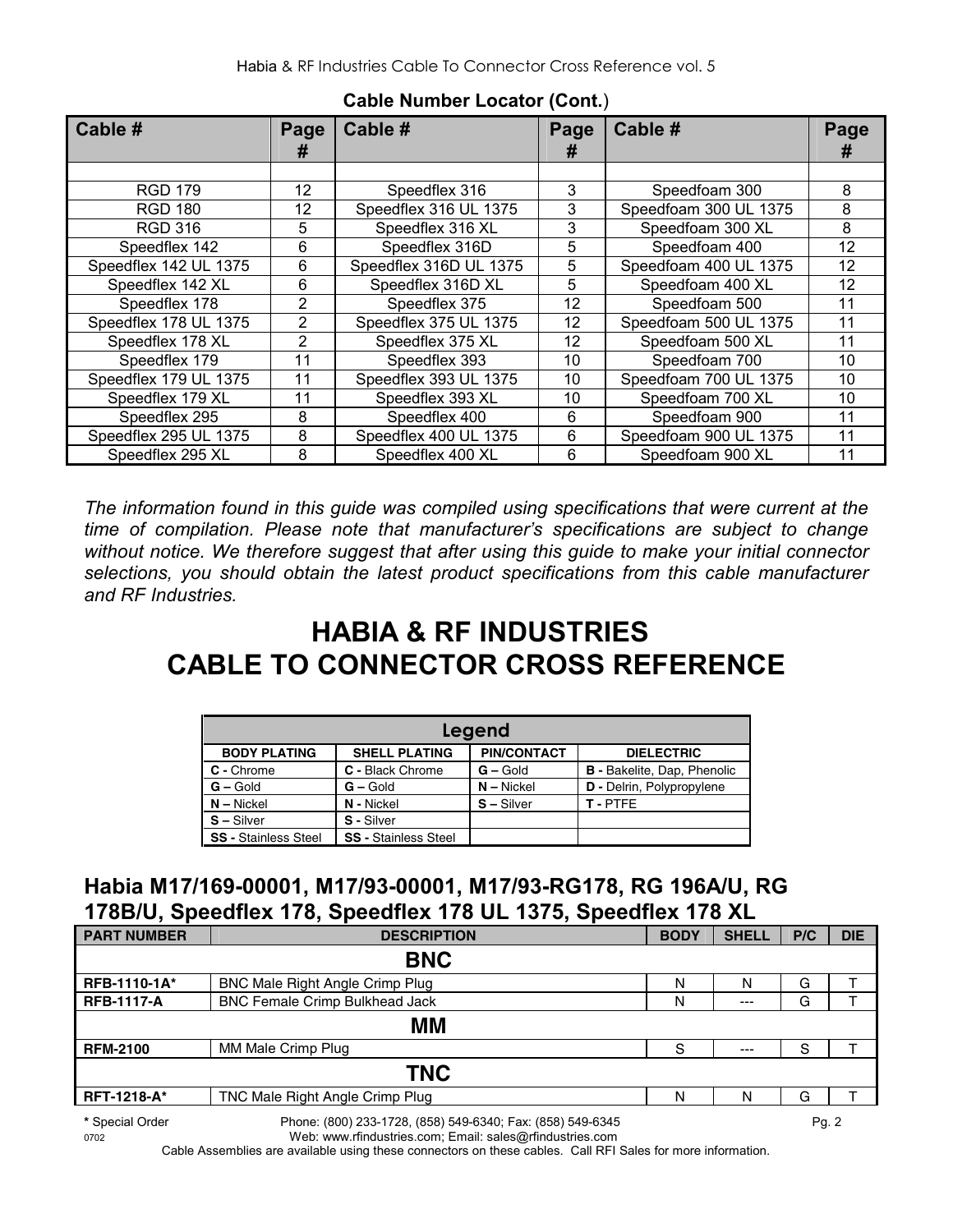| <b>PART NUMBER</b>  | <b>DESCRIPTION</b>                                           | <b>BODY</b> | <b>SHELL</b> | P/C | <b>DIE</b>              |
|---------------------|--------------------------------------------------------------|-------------|--------------|-----|-------------------------|
|                     | <b>MC Card</b>                                               |             |              |     |                         |
| RMC-6010-A*         | MC Card Right Angle Crimp Plug                               | N           | ---          | G   | T                       |
|                     | <b>MCX</b>                                                   |             |              |     |                         |
| <b>RMX-8000-A*</b>  | MCX Male Crimp Plug                                          | N           | ---          | G   | $\mathsf{T}$            |
| <b>RMX-8010-A*</b>  | MCX Male Right Angle Crimp Plug                              | N           | ---          | G   | T                       |
| RMX-8010-1A*        | MCX Male Right Angle Crimp Plug                              | G           | ---          | G   | T                       |
|                     | <b>MMCX</b>                                                  |             |              |     |                         |
| <b>RMX-9000-1A</b>  | <b>MMCX Crimp Plug</b>                                       | G           | ---          | G   | T                       |
| <b>RMX-9010-A*</b>  | MMCX Right Angle Crimp Plug                                  | N           | ---          | G   | T                       |
| <b>RMX-9010-1A</b>  | <b>MMCX Right Angle Crimp Plug</b>                           | G           | ---          | G   | T                       |
|                     | <b>Reverse Polarity</b>                                      |             |              |     |                         |
| RP-1212-A*          | TNC Reverse Polarity Bulkhead Crimp Jack (Male Contact)      | N           | ---          | G   | $\mathsf T$             |
| <b>RSA-3252-A-4</b> | SMA Reverse Polarity Bulkhead Crimp Jack (Male Contact)      | N           | ---          | G   | T                       |
| RSA-3252-A-05*      | SMA Reverse Polarity Bulkhead Crimp Jack (Male Contact)      | SS          | ---          | G   | $\overline{\mathsf{T}}$ |
| RSA-3260-A-04*      | SMA Reverse Polarity 2-Hole Flange Crimp Jack (Male Contact) | N           | ---          | G   | T                       |
| RSA-3260-A-05*      | SMA Reverse Polarity 2-Hole Flange Crimp Jack (Male Contact) | SS          | ---          | G   | T                       |
|                     | <b>SMA</b>                                                   |             |              |     |                         |
| <b>RSA-3000-A</b>   | SMA Male Crimp Plug                                          | N           | N            | G   | T                       |
| <b>RSA-3010-A*</b>  | SMA Male Right Angle Crimp Plug                              | N           | N            | G   | T                       |
| <b>RSA-3252-A</b>   | SMA Female Rear Mount Bulkhead Jack                          | N           | ---          | G   | T                       |
|                     | <b>SMB</b>                                                   |             |              |     |                         |
| <b>RSB-4000-A*</b>  | SMB Male Crimp Plug                                          | N           | ---          | G   | T                       |
|                     | <b>Reverse Thread</b>                                        |             |              |     |                         |
| RT-3000-A*          | SMA Reverse Thread Crimp Plug                                | N           | N            | G   | T                       |

#### **Habia M17/113-RG316, M17/138-00001, M17/172-00001, RG 316/U, Speedflex 316, Speedflex 316 UL 1375, Speedflex 316 XL**

| <b>PART NUMBER</b>  | <b>DESCRIPTION</b>                                                | <b>BODY</b> | <b>SHELL</b> | P/C | <b>DIE</b> |
|---------------------|-------------------------------------------------------------------|-------------|--------------|-----|------------|
|                     | 1.0/2.3                                                           |             |              |     |            |
| <b>RF123-7000-B</b> | 1.0/2.3 Series Male Snap-On Crimp Plug                            | N           | ---          | G   | т          |
| RF123-7001-B        | 1.0/2.3 Series Male Slide-On Crimp Plug                           | N           | ---          | G   |            |
| RF123-7002-B        | 1.0/2.3 Series Male Screw-On Crimp Plug                           | N           | ---          | G   | т          |
| RF123-7050-1B       | 1.0/2.3 Series Female Slide-On Crimp Jack                         | G           | ---          | G   |            |
| RF123-7052-1B       | 1.0/2.3 Series Female Crimp Bulkhead Jack                         | G           | ---          | G   | т          |
|                     | <b>BNC</b>                                                        |             |              |     |            |
| <b>RFB-1100-B</b>   | <b>BNC Male Clamp Solder Plug</b>                                 | N           | N            | G   | т          |
| RFB-1106-5          | BNC Male Crimp Plug (Large Ferrule)                               | N           | N            | G   |            |
| <b>RFB-1106-6</b>   | BNC Male Crimp Plug (Small Ferrule)                               | N           | N            | G   |            |
| <b>RFB-1110-B</b>   | BNC Male R/A Crimp Plug                                           | Ν           | N            | G   | T          |
| RFB-1116-B-03       | <b>BNC Female Crimp Front-Mount Bulkhead Jack</b>                 | N           | ---          | G   | т          |
| <b>RFB-1117-BT</b>  | <b>BNC Female Crimp Rear-Mount Bulkhead, Panel Thickness .200</b> | N           | ---          | G   | т          |
| RFB-1117-BT-03      | <b>BNC Female Crimp Rear-Mount Bulkhead, Panel Thickness .140</b> | N           | ---          | G   | т          |
| <b>RFB-1123-B</b>   | <b>BNC Female Crimp Socket Jack</b>                               | N           | ---          | G   | т          |
|                     | <b>FME</b>                                                        |             |              |     |            |
| <b>RFE-6000-B</b>   | FME Male Crimp Plug                                               | N           | N            | G   |            |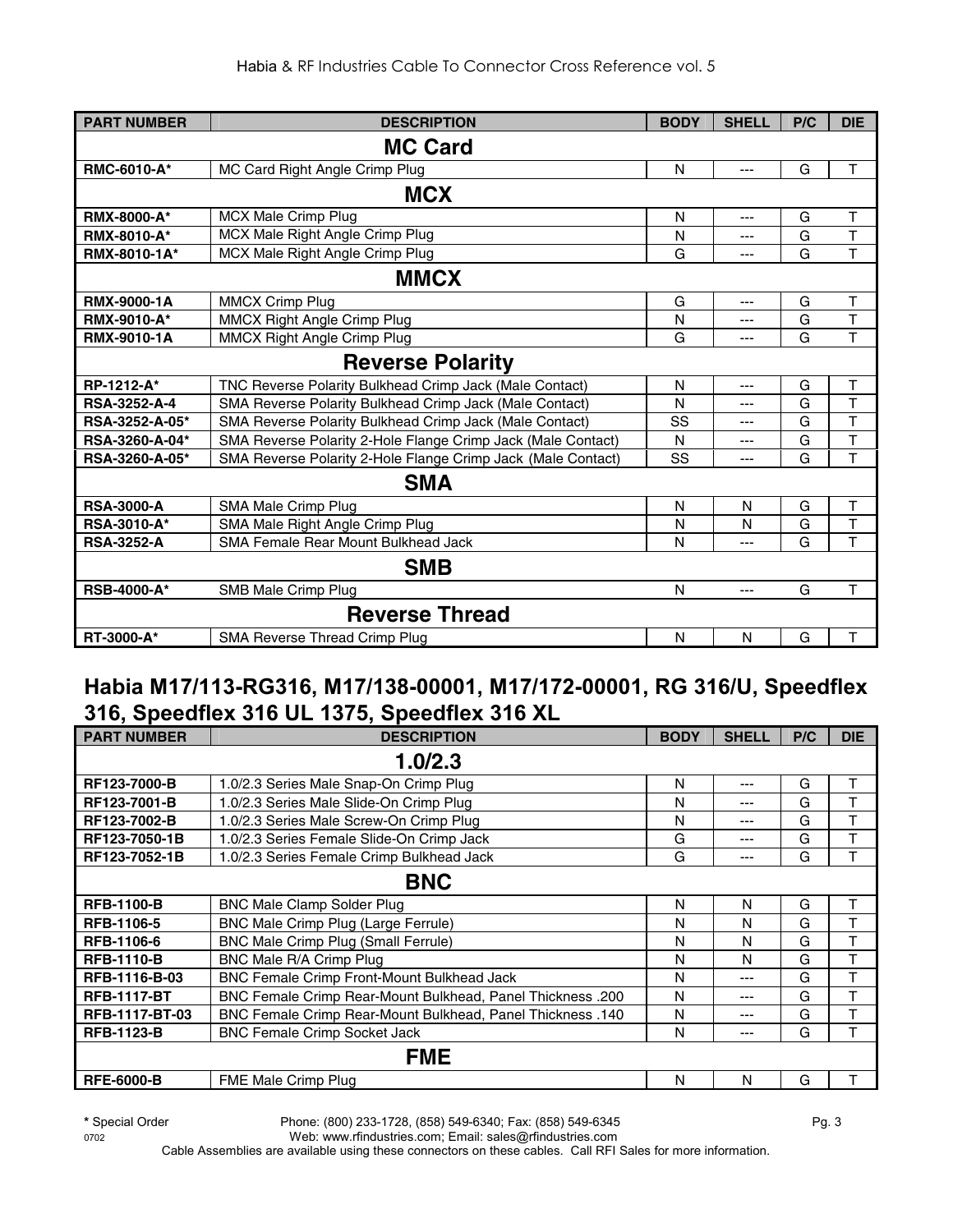| MМ                 |                                                               |             |                |     |                         |  |
|--------------------|---------------------------------------------------------------|-------------|----------------|-----|-------------------------|--|
| <b>RFM-2100-1</b>  | MM Male Crimp Plug                                            | S           | $---$          | S   | T                       |  |
| <b>PART NUMBER</b> | <b>DESCRIPTION</b>                                            | <b>BODY</b> | <b>SHELL</b>   | P/C | <b>DIE</b>              |  |
|                    | N                                                             |             |                |     |                         |  |
| RFN-1005-B-03      | N Male Crimp Plug                                             | N           | N              | G   | T                       |  |
| RFN-1009-B-03*     | N Male Right Angle Crimp Plug, Square Body                    | N           | N              | G   | $\top$                  |  |
| RFN-1022-18        | N Female Crimp Bulkhead Rear-Mount Jack                       | N           | $\overline{a}$ | G   | $\overline{\mathsf{T}}$ |  |
| <b>RFN-1022-8</b>  | N Female Crimp Bulkhead Rear-Mount Jack w/ O-Ring             | N           | $---$          | G   | $\overline{\mathsf{T}}$ |  |
| <b>RFN-1027-B</b>  | N Female Crimp Jack                                           | S           |                | G   | T                       |  |
|                    | <b>Modified Shell TNC</b>                                     |             |                |     |                         |  |
| <b>RFS-2002</b>    | Modified TNC Male Clamp Plug w/ Extended Threads              | N           | $\overline{a}$ | G   | D                       |  |
|                    | <b>TNC</b>                                                    |             |                |     |                         |  |
| RFT-1201-1B*       | TNC Male Clamp Plug                                           | N           | N              | G   | T                       |  |
| RFT-1202-3         | TNC Male Crimp Plug                                           | N           | N              | G   | D                       |  |
| <b>RFT-1212-B</b>  | TNC Female Crimp Rear-Mount Bulkhead                          | N           | $\overline{a}$ | G   | D                       |  |
|                    | <b>Mini-UHF</b>                                               |             |                |     |                         |  |
| <b>RFU-600-3</b>   | Mini-UHF Male Crimp Plug                                      | N           | N              | G   | T                       |  |
| RFU-600-10B*       | Mini-UHF Male Right Angle Crimp Plug                          | N           | $\mathsf{N}$   | G   | T                       |  |
| <b>RFU-601-3</b>   | Mini-UHF Female Crimp Jack                                    | N           | $\overline{a}$ | G   | T                       |  |
| RFU-617-01         | Mini-UHF Female Crimp Rear-Mount Bulkhead with Hardware       | N           | $\overline{a}$ | G   | D                       |  |
| <b>RFU-617-B</b>   | Mini-UHF Female Crimp Rear-Mount Bulkhead                     | N           |                | G   | D                       |  |
|                    | <b>MC Card</b>                                                |             |                |     |                         |  |
| RMC-6000-B*        | MC Card Straight Crimp Plug                                   | N           | $\overline{a}$ | G   | T                       |  |
| <b>RMC-6010-B</b>  | MC Card Right Angle Crimp Plug                                | N           |                | G   | $\overline{\mathsf{T}}$ |  |
|                    | <b>MCX</b>                                                    |             |                |     |                         |  |
| <b>RMX-8000-B</b>  | <b>MCX Male Crimp Plug</b>                                    | N           | ---            | G   | Т                       |  |
| <b>RMX-8000-1B</b> | <b>MCX Male Crimp Plug</b>                                    | G           | $---$          | G   | T                       |  |
| <b>RMX-8010-B</b>  | MCX Male Right Angle Crimp Plug                               | N           | ---            | G   | $\overline{\mathsf{T}}$ |  |
| RMX-8010-1B        | MCX Male Right Angle Crimp Plug                               | G           | $---$          | G   | T                       |  |
|                    | <b>MMCX</b>                                                   |             |                |     |                         |  |
| <b>RMX-9000-1B</b> | <b>MMCX Male Crimp Plug</b>                                   | G           | $\overline{a}$ | G   | T                       |  |
| <b>RMX-9010-1B</b> | MMCX Male Right Angle Crimp Plug                              | G           | $---$          | G   | $\overline{\mathsf{T}}$ |  |
| <b>RMX-9050-1B</b> | <b>MMCX Female Crimp Jack</b>                                 | G           | ---            | G   | T                       |  |
|                    | <b>Reverse Polarity</b>                                       |             |                |     |                         |  |
| <b>RP-1117-BT</b>  | BNC Reverse Polarity Crimp Bulkhead Jack (Male Contact)       | N           | N              | G   | T                       |  |
| RP-1202-1B         | TNC Reverse Polarity Crimp Plug (Female Contact)              | N           | N              | G   | $\overline{\mathsf{T}}$ |  |
| <b>RP-1212-B</b>   | TNC Reverse Polarity Rear-Mount Crimp B/H Jack (Male Contact) | N           | N              | G   | T                       |  |
| <b>RP-1216-B</b>   | TNC Reverse Polarity Crimp Jack (Male Contact)                | N           |                | G   | $\overline{\mathsf{T}}$ |  |
| <b>RP-3000-B</b>   | SMA Reverse Polarity Crimp Plug (Female Contact)              | N           | N              | G   | T                       |  |
| RP-3000-1B         | SMA Reverse Polarity Crimp Plug (Female Contact)              | G           | G              | G   | $\top$                  |  |
| RP-3010-1B         | SMA Reverse Polarity Right Angle Crimp Plug (Female Contact)  | G           | G              | G   | $\mathsf T$             |  |
| RP-3050-1B         | SMA Reverse Polarity Female Crimp Jack (Male Contact)         | G           | G              | G   | $\mathsf T$             |  |
| RP-3252-1B         | SMA Reverse Polarity Crimp Bulkhead Jack (Male Contact)       | G           | G              | G   | $\sf T$                 |  |
| <b>RP-4252-B</b>   | SMB Reverse Polarity Crimp Bulkhead Jack (Female Contact)     | N           | ---            | G   | $\mathsf T$             |  |
|                    | <b>SMA</b>                                                    |             |                |     |                         |  |
| <b>RSA-3000-1B</b> | SMA Male Crimp Plug                                           | G           | G              | G   | Τ                       |  |
| <b>RSA-3000-B</b>  | SMA Male Crimp Plug                                           | N           | N              | G   | $\top$                  |  |
|                    |                                                               |             |                |     |                         |  |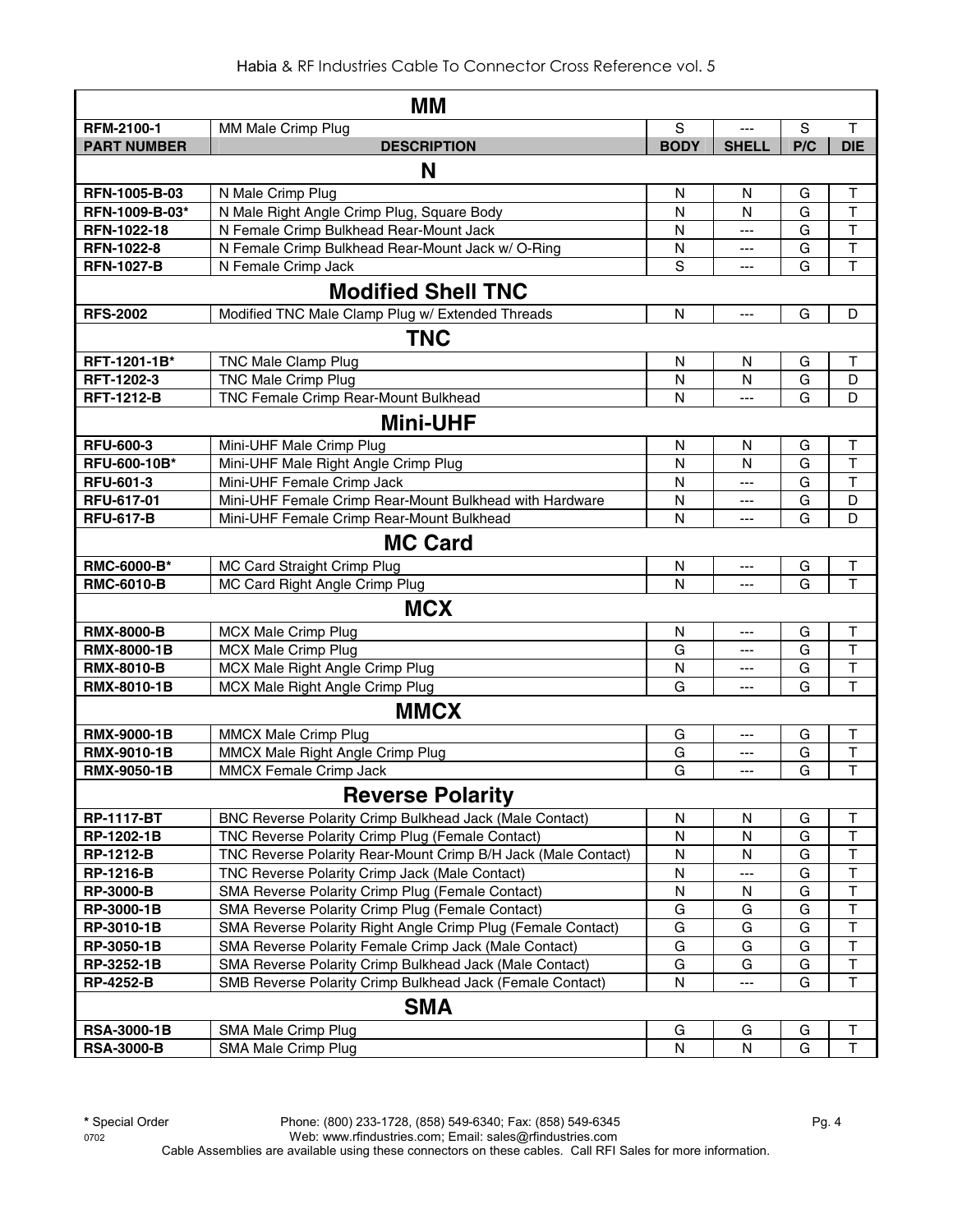| <b>RSA-3000-B-SS</b>  | SMA Male Crimp Plug                             | SS          | SS           | G   | T                       |
|-----------------------|-------------------------------------------------|-------------|--------------|-----|-------------------------|
| <b>RSA-3000-1B-03</b> | SMA Male Crimp Plug                             | G           | SS           | G   | $\overline{T}$          |
| RSA-3000-7-B*         | <b>SMA Male Crimp Plug</b>                      | SS          | SS           | G   | $\top$                  |
| <b>RSA-3010-1B</b>    | SMA Male Right Angle Crimp Plug                 | G           | G            | G   | $\mathsf{T}$            |
| RSA-3010-1B-04        | SMA Male Right Angle Crimp Plug                 | G           | SS           | G   | T                       |
| <b>RSA-3010-B</b>     | SMA Male Right Angle Crimp Plug                 | N           | N            | G   | $\overline{\mathsf{T}}$ |
| <b>RSA-3010-B-SS</b>  | SMA Male Right Angle Crimp Plug                 | SS          | SS           | G   | T                       |
| <b>PART NUMBER</b>    | <b>DESCRIPTION</b>                              | <b>BODY</b> | <b>SHELL</b> | P/C | <b>DIE</b>              |
| <b>RSA-3050-1B</b>    | SMA Female Crimp Jack                           | G           | G            | G   | T                       |
| <b>RSA-3050-B</b>     | SMA Female Crimp Jack                           | N           | N            | G   | T                       |
| <b>RSA-3100-B</b>     | SMA Male Clamp Solder Plug                      | N           | N            | G   | $\overline{T}$          |
| <b>RSA-3110-B</b>     | SMA Male Right Angle Clamp Plug                 | N           | N            | G   | T                       |
| <b>RSA-3252-B</b>     | SMA Female Bulkhead, W/O Gasket                 | N           | N            | G   | $\overline{\mathsf{T}}$ |
| RSA-3252-B-03         | SMA Female Bulkhead, W/ Gasket                  | N           | N            | G   | T                       |
|                       | <b>SMB</b>                                      |             |              |     |                         |
| <b>RSB-4000-B</b>     | <b>SMB Crimp Plug</b>                           | N           | $---$        | G   | T                       |
| <b>RSB-4000-B-03</b>  | SMB Crimp Plug (See Catalog)                    | N           | ---          | G   | T                       |
| <b>RSB-4000-1B</b>    | <b>SMB Crimp Plug</b>                           | G           | ---          | G   | T                       |
| <b>RSB-4010-B</b>     | SMB Right Angle Crimp Plug                      | N           | ---          | G   | T                       |
| <b>RSB-4010-1B</b>    | SMB Right Angle Crimp Plug                      | G           | ---          | G   | $\overline{\mathsf{T}}$ |
| <b>RSB-4050-B</b>     | SMB Crimp Jack                                  | N           | ---          | G   | $\overline{\mathsf{T}}$ |
| <b>RSB-4050-1B</b>    | <b>SMB Crimp Jack</b>                           | G           | ---          | G   | T                       |
| <b>RSB-4055-1B</b>    | SMB Right Angle Crimp Jack                      | G           | ---          | G   | T                       |
| <b>RSB-4100-B</b>     | SMB Clamp Plug                                  | N           | ---          | G   | $\overline{\mathsf{T}}$ |
| <b>RSB-4252-B</b>     | SMB Jack, Crimp Bulkhead, Rear-Mount, W/ D-Flat | N           | ---          | G   | T                       |
|                       | <b>Reverse Thread</b>                           |             |              |     |                         |
| RT-3252-1B-04         | <b>SMA Reverse Thread Female Crimp</b>          | N           | ---          | G   | T                       |

#### **Habia M17/152-00001, Maxishield 316, Maxishield 316 UL 1375, RGD 316, Speedflex 316D, Speedflex 316D UL 1375, Speedflex 316D XL**

| <b>PART NUMBER</b>   | <b>DESCRIPTION</b>                                         | <b>BODY</b> | <b>SHELL</b> | P/C | <b>DIE</b> |
|----------------------|------------------------------------------------------------|-------------|--------------|-----|------------|
|                      | 1.0/2.3                                                    |             |              |     |            |
| RF123-7000-B         | 1.0/2.3 Series Male Snap-On Crimp Plug                     | N           | N            | G   | Τ          |
| RF123-7001-B         | 1.0/2.3 Series Male Slide-On Crimp Plug                    | N           | N            | G   | T          |
| RF123-7002-B         | 1.0/2.3 Series Male Screw-On Crimp Plug                    | N           | N            | G   | T          |
| RF123-7050-1B        | 1.0/2.3 Series Female Slide-On Crimp Jack                  | G           | $---$        | G   | T          |
| RF123-7052-1B        | 1.0/2.3 Series Female Bulkhead Crimp Jack                  | G           | $---$        | G   | T          |
|                      | <b>BNC</b>                                                 |             |              |     |            |
| <b>RFB-1106-5B1</b>  | BNC Male Crimp Plug (Large Ferrule)                        | N           | N            | G   | т          |
| <b>RFB-1117-B1-T</b> | BNC Female Crimp Rear-Mount Bulkhead, .200 Panel Thickness | N           | ---          | G   | T          |
| <b>RFB-1123-B1</b>   | <b>BNC Female Crimp Socket Jack</b>                        | N           | $---$        | G   | T          |
|                      | N                                                          |             |              |     |            |
| RFN-1005-B1-03       | N Male Crimp                                               | N           | N            | G   | т          |
| RFN-1009-B1-03       | N Male Right Angle Crimp Square Body                       |             |              |     |            |
| RFN-1022-8-B1        | N Female Chassis Connector; Bulkhead Rear Mount Crimp      | N           | ---          | G   | т          |
| <b>RFN-1027-B1</b>   | N Female Crimp                                             | S           | ---          | G   | Т          |
|                      | <b>TNC</b>                                                 |             |              |     |            |
| <b>RFT-1201-B1</b>   | TNC Male Clamp Plug                                        | N           | N            | G   | т          |
| RFT-1202-3B1         | <b>TNC Male Crimp Plug</b>                                 | N           | N            | G   | D          |
| <b>RFT-1212-B1</b>   | <b>TNC Female Crimp Bulkhead Jack</b>                      | N           | $---$        | G   | D          |

**\*** Special Order Phone: (800) 233-1728, (858) 549-6340; Fax: (858) 549-6345 Pg. 5

0702 Web: www.rfindustries.com; Email: sales@rfindustries.com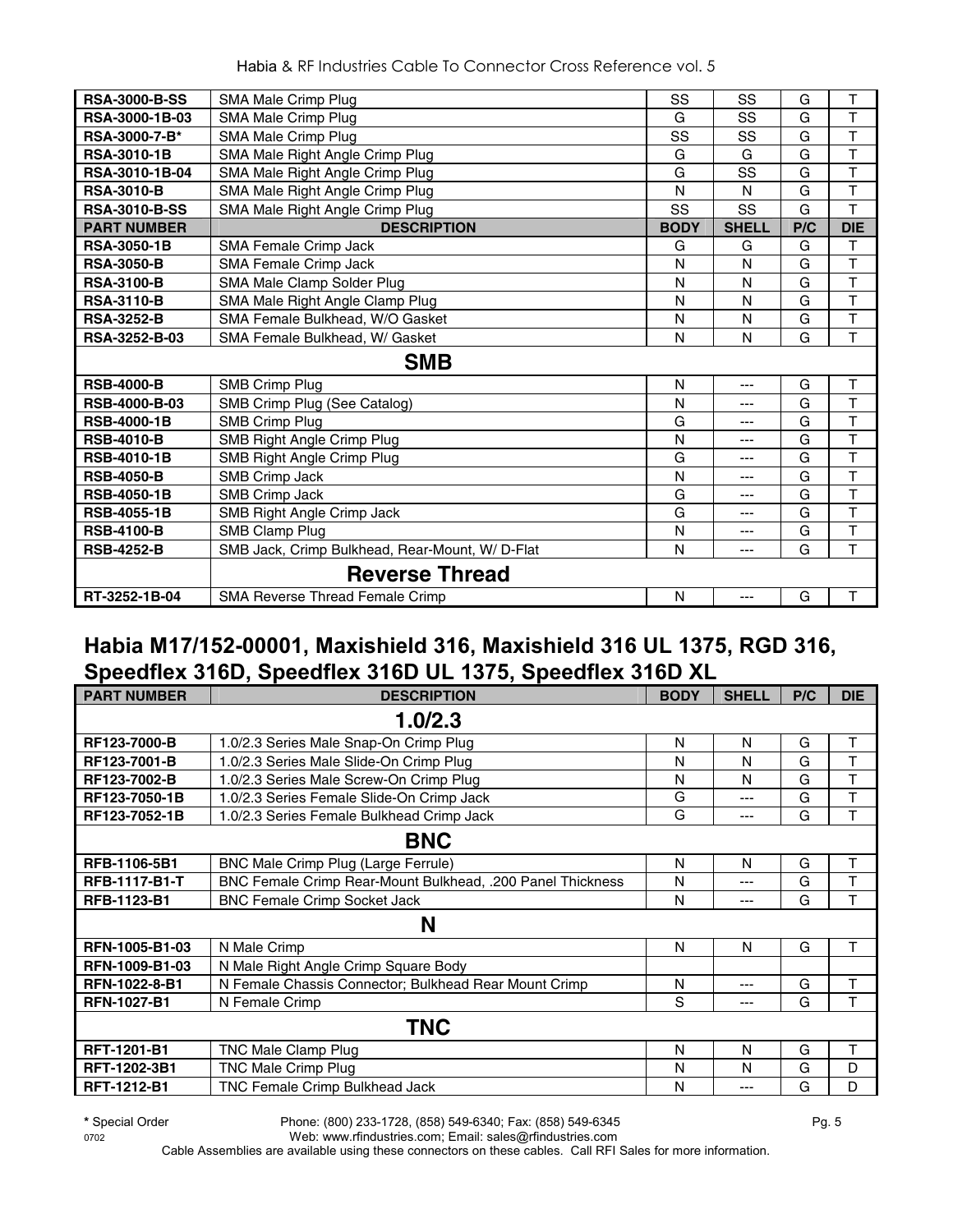|                    | <b>Mini-UHF</b>                                              |              |              |     |                         |
|--------------------|--------------------------------------------------------------|--------------|--------------|-----|-------------------------|
| RFU-600-3B1        | Mini-UHF Male Crimp Plug                                     | N            | N            | G   | $\sf T$                 |
| <b>RFU-601-B1</b>  | Mini-UHF Female Crimp Jack                                   | N            | ---          | G   | $\overline{\mathsf{T}}$ |
| <b>RFU-617-B1</b>  | Mini-UHF Female Crimp Bulkhead Jack                          | N            | ---          | G   | $\overline{\mathsf{T}}$ |
|                    | <b>MCX</b>                                                   |              |              |     |                         |
| <b>RMX-8000-B</b>  | <b>MCX Male Crimp Plug</b>                                   | ${\sf N}$    | ---          | G   | T                       |
| <b>RMX-8000-1B</b> | <b>MCX Male Crimp Plug</b>                                   | G            | ---          | G   | T                       |
|                    |                                                              |              |              |     |                         |
| <b>PART NUMBER</b> | <b>DESCRIPTION</b>                                           | <b>BODY</b>  | <b>SHELL</b> | P/C | <b>DIE</b>              |
| <b>RMX-8010-B</b>  | MCX Male Right Angle Crimp Plug                              | N            | ---          | G   | Τ                       |
| RMX-8010-1B        | MCX Male Right Angle Crimp Plug                              | G            | ---          | G   | T.                      |
|                    | <b>MMCX</b>                                                  |              |              |     |                         |
| RMX-9000-1B        | MMCX Male Straight Crimp Plug                                | G            | $---$        | G   | $\top$                  |
| RMX-9010-1B        | MMCX Male Right Angle Crimp Plug                             | G            | ---          | G   | $\top$                  |
| <b>RMX-9050-1B</b> | MMCX Female Crimp Jack                                       | G            | $---$        | G   | T                       |
|                    | <b>Reverse Polarity</b>                                      |              |              |     |                         |
| RP-1202-1B1        | TNC Reverse Polarity Crimp Plug (Female Contact)             | N            | N            | G   | Τ                       |
| RP-1212-B1         | TNC Reverse Polarity Bulkhead Crimp Jack (Male Contact)      | $\mathsf{N}$ | $---$        | G   | T                       |
| RP-3000-B1         | SMA Reverse Polarity Crimp Plug (Female Contact)             | N            | ---          | G   | T                       |
| RP-3252-1B1        | SMA Reverse Polarity Bulkhead Crimp Jack (Male Contact)      | G            | ---          | G   | T                       |
|                    | <b>SMA</b>                                                   |              |              |     |                         |
| RSA-3000-1B1       | SMA Male Crimp Plug                                          | G            | G            | G   | Т                       |
| <b>RSA-3000-B1</b> | SMA Male Crimp Plug                                          | ${\sf N}$    | $\mathsf{N}$ | G   | $\mathsf T$             |
| RSA-3010-1B1       | SMA Male Right Angle Crimp Plug                              | G            | G            | G   | $\top$                  |
| RSA-3010-B1        | SMA Male Right Angle Crimp Plug                              | N            | N            | G   | $\sf T$                 |
| RSA-3050-1B1       | SMA Female Crimp Jack                                        | G            | ---          | G   | $\overline{\mathsf{T}}$ |
| <b>RSA-3050-B1</b> | SMA Female Crimp Jack                                        | $\mathsf{N}$ | ---          | G   | $\overline{\mathsf{T}}$ |
| <b>RSA-3100-B</b>  | SMA Clamp Solder Plug, for RG-174/U & RG-316/U Double Shield | N            | N            | G   | $\overline{\mathsf{T}}$ |
| <b>RSA-3110-B</b>  | SMA R/A Crimp Plug, for RG-174/U & RG-316/U Double Shield    | N            | N            | G   | $\overline{\mathsf{T}}$ |
| RSA-3252-1B1       | SMA Female Rear-Mount Bulkhead, W/O Gasket                   | G            | ---          | G   | T                       |
| RSA-3252-B1        | SMA Female Rear-Mount Bulkhead, W/O Gasket                   | N            | ---          | G   | T                       |
|                    | <b>SMB</b>                                                   |              |              |     |                         |
| RSB-4000-1B1       | SMB Plug                                                     | G            | ---          | G   | Т                       |
| <b>RSB-4000-B1</b> | <b>SMB Plug</b>                                              | ${\sf N}$    | ---          | G   | $\top$                  |
| RSB-4010-1B1       | SMB R/A Plug                                                 | G            | ---          | G   | Т                       |
| <b>RSB-4010-B1</b> | SMB R/A Plug                                                 | N            | ---          | G   | Τ                       |
| RSB-4050-1B1       | SMB Crimp Jack                                               | G            | ---          | G   | Т                       |
| <b>RSB-4050-B1</b> | SMB Crimp Jack                                               | Ν            | ---          | G   | Т                       |
| RSB-4252-B1        | SMB Jack, Crimp Bulkhead, Rear Mount, W/ D-Flat              | N            | ---          | G   | T                       |
|                    | <b>Reverse Thread</b>                                        |              |              |     |                         |
| RT-3252-1B1-04     | SMA Reverse Thread Female, Crimp Bulkhead, Rear Mount Jack   | ${\sf N}$    | ---          | G   | т                       |

**Habia M17/128-RG400, M17/158-00001, M17/175-00001, M17/60-RG142, Maxishield 142, Maxishield 142 UL 1375, Maxishield 400, Maxishield 400 UL 1375, RG 142B/U, RG 400/U, Speedflex 142, Speedflex 142 UL 1375, Speedflex 142 XL, Speedflex 400, Speedflex 400 UL 1375, Speedflex 400 XL** 

| <b>PART NUMBER</b>      | <b>DESCRIPTION</b>                                                                                                   | <b>SHELL</b> | <b>BODY</b> | P/C   | <b>DIE</b> |
|-------------------------|----------------------------------------------------------------------------------------------------------------------|--------------|-------------|-------|------------|
|                         | <b>BNC</b>                                                                                                           |              |             |       |            |
| * Special Order<br>0700 | Phone: (800) 233-1728, (858) 549-6340; Fax: (858) 549-6345<br>$M_{\odot}$ will represent the property of $M_{\odot}$ |              |             | Pq. 6 |            |

0702 Web: www.rfindustries.com; Email: sales@rfindustries.com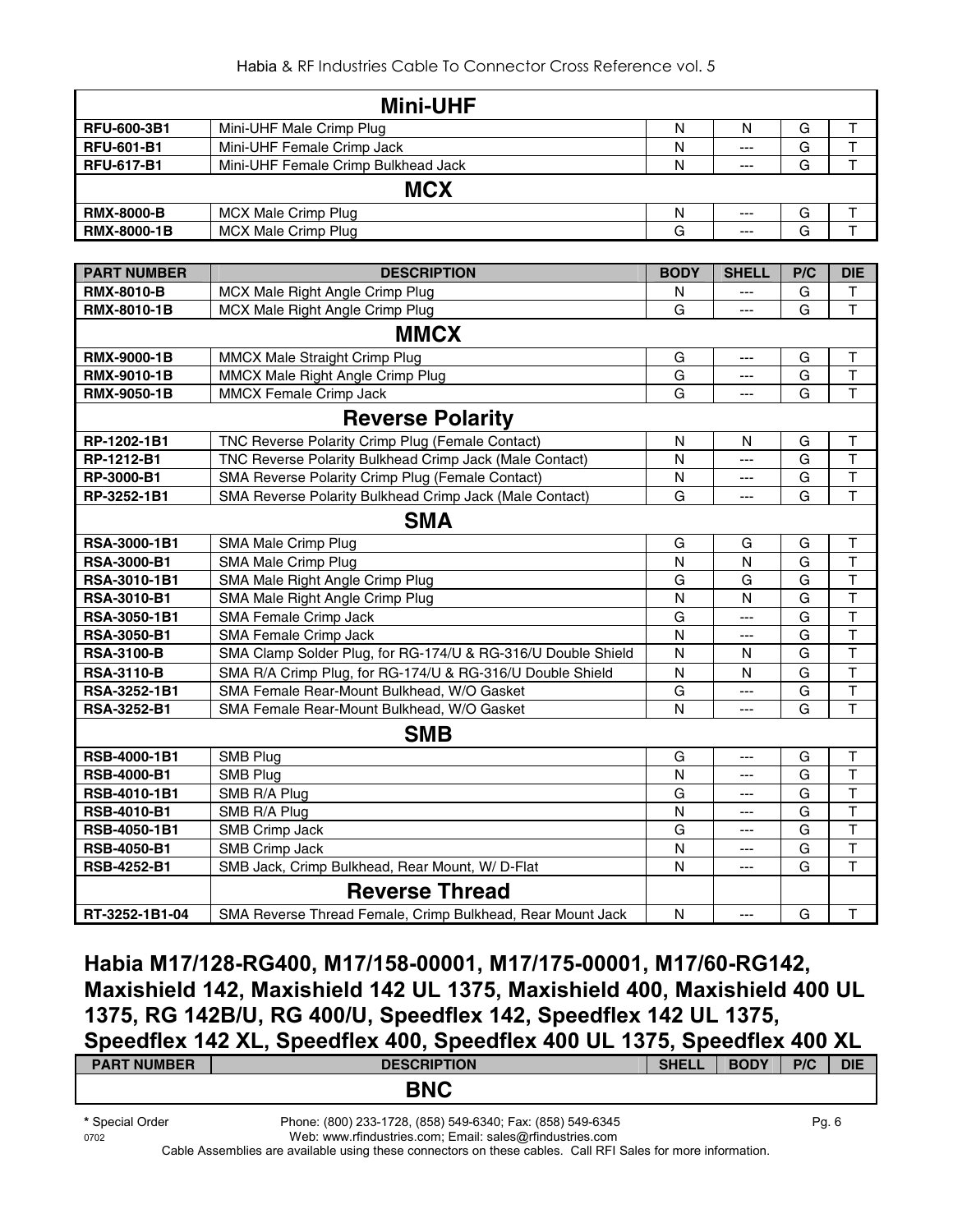| RFB-1100-2           | <b>BNC Male Clamp Plug</b>                       | Ν |     | G | D |
|----------------------|--------------------------------------------------|---|-----|---|---|
| <b>RFB-1100-2ST</b>  | <b>BNC Male Clamp Plug</b>                       | S | S   | G |   |
| <b>RFB-1102-T</b>    | <b>BNC Male Solderless Clamp Plug</b>            | N | N   | S |   |
| <b>RFB-1106-C1ST</b> | <b>BNC Male Crimp Plug</b>                       | S | S   | G |   |
| <b>RFB-1106-2TC1</b> | <b>BNC Male Crimp Plug</b>                       | N | N   | G |   |
| RFB-1106-C1          | <b>BNC Male Crimp</b>                            | N | N   | G | D |
| RFB-1110-C-04        | BNC Male Right Angle Clamp Plug                  | S | S   | G |   |
| <b>RFB-1110-C1</b>   | BNC Male Right Angle Crimp Plug, RG-55           | N | N   | G |   |
| <b>RFB-1117-C1</b>   | <b>BNC Female Crimp Rear Mount Bulkhead Jack</b> | N | --- | G | D |
| RFB-1123-C1          | <b>BNC Female Crimp</b>                          | N |     | G |   |

| <b>PART NUMBER</b> | <b>DESCRIPTION</b>                                                                    | <b>SHELL</b>   | <b>BODY</b>             | P/C                     | <b>DIE</b>              |
|--------------------|---------------------------------------------------------------------------------------|----------------|-------------------------|-------------------------|-------------------------|
|                    | <b>7/16 Din</b>                                                                       |                |                         |                         |                         |
| RFD-1600-2-C1      | 7/16 Din Male Clamp Plug Combo Straight or Right Angle                                | $\mathbb S$    | $\mathbb S$             | $\mathbf S$             | $\mathsf T$             |
| RFD-1605-2-C1      | 7/16 Din Male Crimp Plug Combo Straight or Right Angle                                | ${\mathsf S}$  | S                       | $\mathbb S$             | $\top$                  |
| RFD-1611-2-C1*     | 7/16 Din Male Crimp Rear Mount Bulkhead Plug                                          | $\mathbb S$    | S                       | $\mathbf S$             | $\mathsf T$             |
| RFD-1625-2-C1      | 7/16 Din Female Clamp Jack Combo Straight or Right Angle                              | $\mathbf S$    | ---                     | $\mathbf S$             | $\mathsf T$             |
| RFD-1630-2-C1      | 7/16 Din Female Crimp Jack Combo Straight or Right Angle                              | $\mathbf S$    | ---                     | $\mathbf S$             | $\mathsf T$             |
| RFD-1641-2-C1*     | 7/16 Din Female 4-Hole Flange Panel Mount Clamp Jack Combo<br>Straight or Right Angle | S              | ---                     | $\overline{s}$          | $\mathsf{T}$            |
| RFD-1642-2-C1*     | 7/16 Din Female 4-Hole Flange Panel Mount Crimp Jack Combo<br>Straight or Right Angle | $\mathbf S$    | ---                     | $\mathbf S$             | $\mathsf T$             |
|                    | N                                                                                     |                |                         |                         |                         |
| <b>RFN-1000-N</b>  | N Male Clamp Plug                                                                     | ${\sf N}$      | $\mathsf{N}$            | G                       | $\sf T$                 |
| <b>RFN-1000-1S</b> | N Male Clamp Plug                                                                     | $\overline{s}$ | $\overline{s}$          | G                       | $\overline{\mathsf{T}}$ |
| <b>RFN-1001-S</b>  | N Male Solder Plug                                                                    | $\overline{s}$ | $\overline{s}$          | $\overline{\mathsf{G}}$ | $\overline{\mathsf{T}}$ |
| <b>RFN-1005-C1</b> | N Male Crimp Plug                                                                     | $\mathsf S$    | $\overline{\mathsf{N}}$ | G                       | $\mathsf T$             |
| RFN-1005-3C1       | N Male Crimp Plug                                                                     | $\overline{s}$ | $\overline{s}$          | G                       | $\overline{\mathsf{T}}$ |
| RFN-1005-5C1       | N Male Quick Disconnect Crimp Plug                                                    | $\overline{s}$ | $\overline{s}$          | G                       | $\overline{\mathsf{T}}$ |
| <b>RFN-1009-C1</b> | N Male R/A Crimp Plug                                                                 | $\mathsf S$    | S                       | G                       | $\overline{\mathsf{T}}$ |
| RFN-1021-6         | N Female 4-Hole Flange Panel Mount Clamp Jack                                         | $\overline{s}$ | ---                     | G                       | $\overline{\mathsf{T}}$ |
| RFN-1022-8-C1      | N Female Crimp, Rear Mount Bulkhead, RG-142/U                                         | N              | $---$                   | G                       | $\overline{\mathsf{T}}$ |
| RFN-1025-1         | N Female Clamp Jack                                                                   | $\mathsf S$    | ---                     | G                       | T                       |
| <b>RFN-1027-C1</b> | N Female Crimp Jack                                                                   | S              | ---                     | G                       | $\overline{\mathsf{T}}$ |
|                    | <b>TNC</b>                                                                            |                |                         |                         |                         |
| <b>RFT-1200</b>    | TNC Male Clamp Plug                                                                   | N              | N                       | G                       | $\top$                  |
| RFT-1202-C1        | <b>TNC Male Crimp Plug</b>                                                            | $\mathsf{N}$   | N                       | G                       | D                       |
| RFT-1202-2TC1      | TNC Male Crimp, RG-142/U                                                              | N              | $\mathsf{N}$            | G                       | $\mathsf T$             |
| RFT-1212-C1        | TNC Female Crimp Bulkhead Jack, Rear Mount with D-Flat & O-<br>Ring                   | $\mathsf{N}$   | ---                     | G                       | D                       |
| RFT-1216-C1        | TNC Female Crimp Jack                                                                 | N              | $\scriptstyle\cdots$    | G                       | D                       |
| RFT-1218-C1        | TNC Male R/A Crimp Plug                                                               | N              | N                       | G                       | T                       |
|                    | <b>UHF</b>                                                                            |                |                         |                         |                         |
| <b>RFU-500</b>     | UHF Solder Plug, PL-259                                                               | $\mathsf S$    | N                       | S                       | Dap                     |
| <b>RFU-501</b>     | UHF Solder Plug, PL-259                                                               | S              | S                       | S                       | T.                      |
| <b>RFU-505-C1</b>  | <b>UHF Male Crimp</b>                                                                 | N              | N                       | $\mathbf S$             | Dap                     |
| <b>RFU-520</b>     | UHF Female Clamp Jack                                                                 | N              | ---                     | S                       | T.                      |
| <b>RFU-530</b>     | Reducer/Adapter, Use with RFU-500 & 501; UG-175/U                                     | ---            | N                       | ---                     | $---$                   |
| <b>RFU-530-S</b>   | Reducer/Adapter, Use with RFU-500 & 501; UG-175/U                                     | ---            | S                       | ---                     | ---                     |
| <b>RFU-530-Z*</b>  | Reducer/Adapter, Use with RFU-500 & 501; UG-175/U                                     | ---            | N                       | ---                     | ---                     |
|                    | <b>Mini-UHF</b>                                                                       |                |                         |                         |                         |
| RFU-600-1C1        | Mini-UHF Male Crimp Plug                                                              | ${\sf N}$      | N                       | G                       | D                       |

**\*** Special Order Phone: (800) 233-1728, (858) 549-6340; Fax: (858) 549-6345 Pg. 7

0702 Web: www.rfindustries.com; Email: sales@rfindustries.com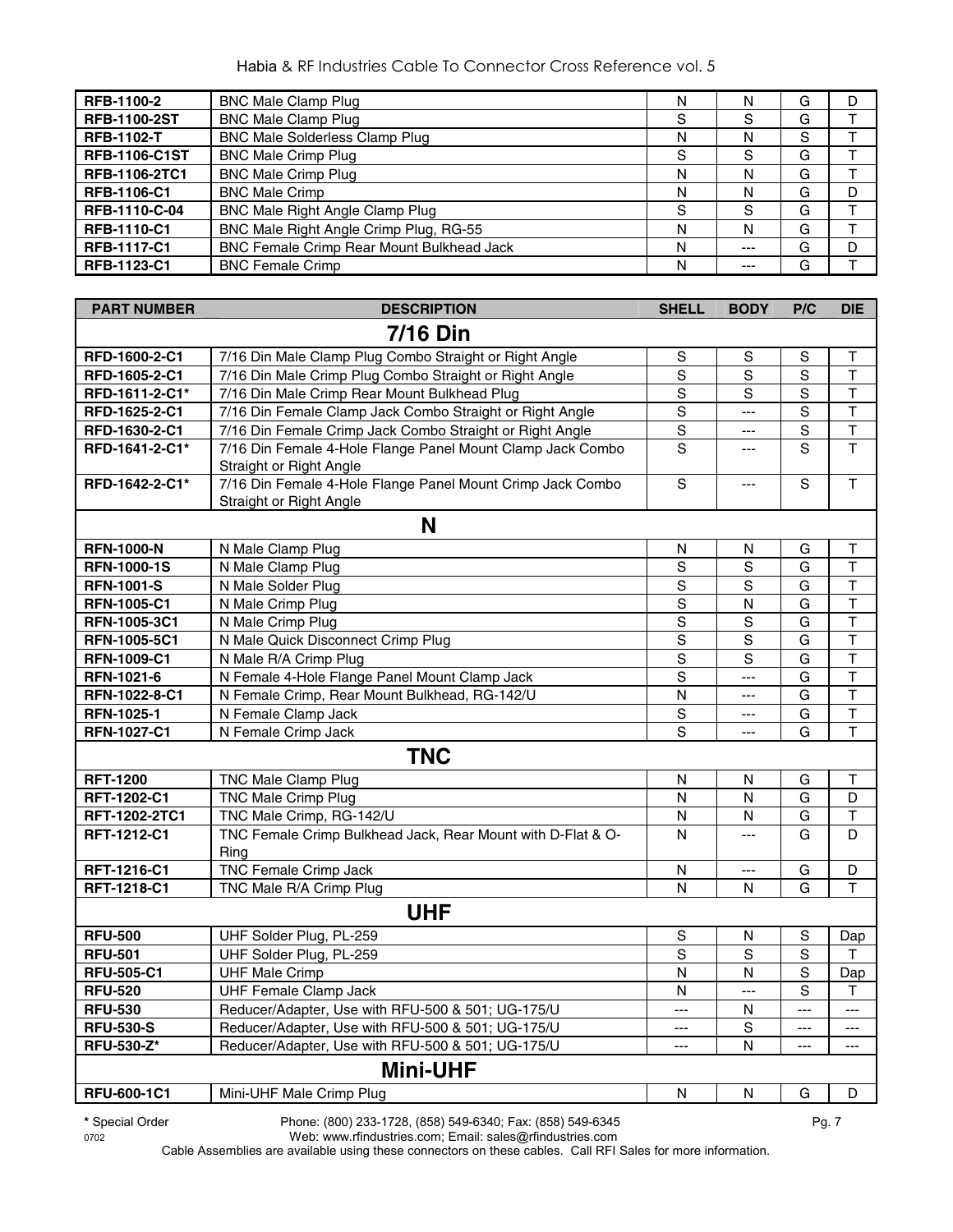| <b>RFU-600-6C1</b>      | Mini-UHF Male Crimp Plug                                      | N | N   | S | D |  |  |
|-------------------------|---------------------------------------------------------------|---|-----|---|---|--|--|
| <b>RFU-600-10C1</b>     | Mini-UHF Male R/A Crimp Plug                                  | N | N   | G |   |  |  |
| <b>RFU-601-C1</b>       | Mini-UHF Female Crimp Jack, Die-cast Zinc                     | Ν |     | S | D |  |  |
| <b>Reverse Polarity</b> |                                                               |   |     |   |   |  |  |
| RP-1005-C1              | N Reverse Polarity Crimp Plug (Female Contact)                | N | N   | G |   |  |  |
| RP-1202-C1              | TNC Reverse Polarity Crimp Plug (Female Contact)              | N | N   | G |   |  |  |
| RP-1212-C1              | TNC Reverse Polarity Rear Mount B/H Crimp Jack (Male Contact) | N | --- | G |   |  |  |
| RP-3000-C1              | SMA Reverse Polarity Crimp Plug (Female Contact)              | N | N   | G |   |  |  |
| RP-3000-1C1             | SMA Reverse Polarity Crimp Plug (Female Contact)              | G | G   | G |   |  |  |
| RP-3010-1C1             | SMA Reverse Polarity Right Angle Crimp Plug (Female Contact)  | G | G   | G |   |  |  |
| RP-3050-1C1             | SMA Reverse Polarity Female Crimp Jack (Male Contact)         | G | --- | G |   |  |  |
| RP-3252-1C1             | SMA Reverse Polarity Bulkhead Crimp Jack (Male Contact)       | G |     | G |   |  |  |

| <b>PART NUMBER</b>  | <b>DESCRIPTION</b>                           | <b>SHELL</b> | <b>BODY</b> | P/C | <b>DIE</b> |
|---------------------|----------------------------------------------|--------------|-------------|-----|------------|
|                     | <b>SMA</b>                                   |              |             |     |            |
| <b>RSA-3000-C1</b>  | SMA Male Crimp Plug                          | N            | N           | G   |            |
| <b>RSA-3010-1C1</b> | SMA Male Right Angle Crimp                   | G            | G           | G   |            |
| <b>RSA-3010-C1</b>  | SMA Male Right Angle Crimp                   | N            | N           | G   |            |
| <b>RSA-3050-C1</b>  | SMA Female Crimp Jack                        | N            | ---         | G   | Т          |
| <b>RSA-3100-C</b>   | SMA Male Clamp Plug                          | N            | N           | G   | т          |
| <b>RSA-3110-C</b>   | SMA Male Right Angle Clamp Plug              | N            | N           | G   | т          |
| RSA-3252-1C1        | SMA Female Crimp Rear Mount Bulkhead Jack    | G            | ---         | G   |            |
| <b>RSA-3252-C1</b>  | SMA Female Crimp Rear Mount Bulkhead Jack    | N            | ---         | G   |            |
|                     | <b>Reverse Thread</b>                        |              |             |     |            |
| RT-1005-C1          | N Reverse Thread Male Crimp Plug             | N            | N           | G   | т          |
| RT-1009-C1-03       | N Reverse Thread Male Right Angle Crimp Plug | N            | N           | G   | т          |
| <b>RT-1200-C</b>    | TNC Reverse Thread Male Crimp Plug           | N            | N           | G   | т          |
| RT-1202-C1          | TNC Reverse Thread Male Crimp Plug           | N            | N           | G   | т          |
| RT-3000-1C1         | SMA Reverse Thread Male Crimp Plug           | G            | G           | G   |            |

#### **Habia Speedflex 295, Speedflex 295 UL 1375, Speedflex 295 XL, Speedfoam 300 UL 1375, Speedfoam 300 XL**

| <b>PART NUMBER</b>   | <b>DESCRIPTION</b>                                           | <b>SHELL</b> | <b>BODY</b> | P/C | <b>DIE</b> |
|----------------------|--------------------------------------------------------------|--------------|-------------|-----|------------|
|                      | <b>BNC</b>                                                   |              |             |     |            |
| <b>RFB-1100-C2ST</b> | <b>BNC Male Clamp Plug</b>                                   | S            | S           | G   | т          |
| <b>RFB-1106-C2</b>   | <b>BNC Male Crimp Plug</b>                                   | N            | N           | G   | D          |
| <b>RFB-1106-C2ST</b> | <b>BNC Male Crimp Plug</b>                                   | S            | S           | G   | т          |
| <b>RFB-1106-C2T</b>  | <b>BNC Male Crimp Plug</b>                                   | N            | N           | G   | Т          |
| <b>RFB-1110-C2</b>   | <b>BNC Male Right Angle Crimp Plug</b>                       | N            | N           | G   | Т          |
| <b>RFB-1110-C2S</b>  | BNC Male Right Angle Clamp Plug                              | S            | S           | S   | т          |
| <b>RFB-1117-C2</b>   | BNC Female Crimp Rear Mount Bulkhead Jack                    | N            | ---         | G   | D          |
| RFB-1123-C2          | <b>BNC Female Crimp Jack</b>                                 | N            | ---         | G   | т          |
|                      | <b>7/16 Din</b>                                              |              |             |     |            |
| <b>RFD-1600-2-C</b>  | 7/16 Din Male Clamp Plug Combo Straight or Right Angle       | S            | S           | S   | т          |
| <b>RFD-1605-2-C</b>  | 7/16 Din Male Crimp Plug Combo Straight or Right Angle       | S            | S           | S   | т          |
| <b>RFD-1625-2-C</b>  | 7/16 Din Female Clamp Jack Combo Straight or Right Angle     | S            | ---         | S   | T          |
| RFD-1630-2-C         | 7/16 Din Female Crimp Jack Combo Straight or Right Angle     | S            | ---         | S   | Т          |
| RFD-1641-2-C*        | 7/16 Din 4-Hole Panel Mount Clamp Jack Combo Straight or R/A | S            | ---         | S   |            |
| RFD-1642-2-C*        | 7/16 Din 4-Hole Panel Mount Clamp Jack Combo Straight or R/A | S            | ---         | S   | т          |
|                      | <b>FME</b>                                                   |              |             |     |            |

**\*** Special Order Phone: (800) 233-1728, (858) 549-6340; Fax: (858) 549-6345 Pg. 8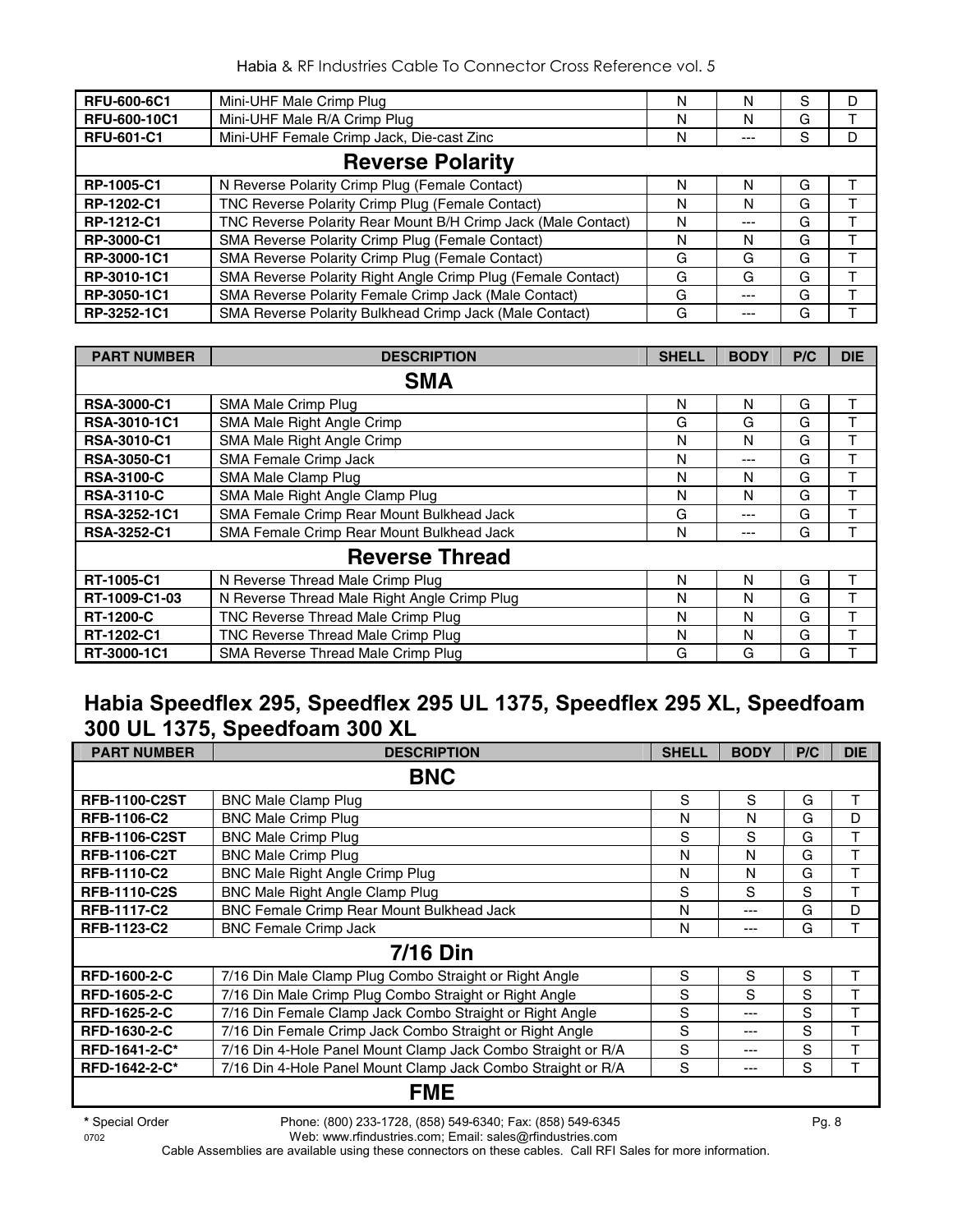|  | Habia & RF Industries Cable To Connector Cross Reference vol. 5 |  |  |
|--|-----------------------------------------------------------------|--|--|
|  |                                                                 |  |  |

| RFE-6050-C2         | FME Female Crimp Jack                                   | N              | ---          | G   | Τ                       |
|---------------------|---------------------------------------------------------|----------------|--------------|-----|-------------------------|
|                     | N                                                       |                |              |     |                         |
| <b>RFN-1000-C2</b>  | N Male Clamp Plug                                       | N              | N            | G   | T                       |
| <b>RFN-1000-C2S</b> | N Male Clamp Plug                                       | S              | $\mathbf S$  | G   | T                       |
| <b>RFN-1001-S</b>   | N Male Solder Plug                                      | S              | S            | G   | T                       |
| <b>RFN-1005-C2</b>  | N Male Crimp                                            | N              | N            | G   | T                       |
| <b>RFN-1005-C2S</b> | N Male Crimp                                            | $\mathsf S$    | S            | G   | T                       |
| <b>RFN-1009-C2</b>  | N Male Right Angle Crimp                                | S              | S            | G   | $\overline{\mathsf{T}}$ |
| RFN-1022-8-C2       | N Female Crimp, Rear Mount Bulkhead                     | N              | ---          | G   | T                       |
| <b>RFN-1025-C2</b>  | N Female Solder Clamp                                   | S              | ---          | G   | $\overline{\mathsf{T}}$ |
| <b>RFN-1027-C2</b>  | N Female Crimp Jack                                     | S              | $---$        | G   | $\overline{T}$          |
|                     | <b>TNC</b>                                              |                |              |     |                         |
| <b>RFT-1200-C2</b>  | <b>TNC Male Clamp</b>                                   | N              | N            | S   | Т                       |
| <b>PART NUMBER</b>  | <b>DESCRIPTION</b>                                      | <b>SHELL</b>   | <b>BODY</b>  | P/C | <b>DIE</b>              |
| <b>RFT-1202-C2</b>  | <b>TNC Male Crimp</b>                                   | N              | N            | G   | D                       |
| <b>RFT-1202-C2T</b> | <b>TNC Male Crimp</b>                                   | N              | N            | G   | T                       |
| <b>RFT-1212-C2</b>  | TNC Female Crimp Rear Mount Bulkhead Jack               | N              | N            | G   | D                       |
| RFT-1216-C2         | <b>TNC Female Crimp Jack</b>                            | N              | N            | G   | D                       |
| RFT-1218-C2         | TNC Male Right Angle Crimp Plug                         | N              | N            | G   | T                       |
|                     | <b>UHF</b>                                              |                |              |     |                         |
|                     |                                                         |                |              |     |                         |
| <b>RFU-500</b>      | <b>UHF Male Solder Plug</b>                             | $\mathsf S$    | N            | S   | Dap                     |
| <b>RFU-501</b>      | <b>UHF Male Solder Plug</b>                             | S              | S            | S   | т                       |
| <b>RFU-504</b>      | UHF Male Push-On Ferrule Plug                           | N              | N            | S   | Dap                     |
| <b>RFU-505</b>      | <b>UHF Male Crimp Plug</b>                              | N              | N            | S   | Dap                     |
| <b>RFU-505-ST</b>   | <b>UHF Male Crimp Plug</b>                              | S              | S            | S   | Τ                       |
| <b>RFU-505-5</b>    | <b>UHF Male Crimp Plug</b>                              | N              | $\mathsf{N}$ | N   | D                       |
| <b>RFU-520-C2</b>   | <b>UHF Female Clamp Jack</b>                            | N              | ---          | S   | T                       |
| <b>RFU-530</b>      | Reducer/Adapter, Use with RFU-500 & 501; UG-175/U       | $\overline{a}$ | $\mathsf{N}$ | --- | $\overline{a}$          |
| <b>RFU-530-S</b>    | Reducer/Adapter, Use with RFU-500 & 501; UG-175/U       | ---            | S            | --- | $---$                   |
| <b>RFU-530-Z*</b>   | Reducer/Adapter, Use with RFU-500 & 501; UG-175/U       | ---            | $\mathsf{N}$ |     | ---                     |
|                     | <b>Mini-UHF</b>                                         |                |              |     |                         |
| <b>RFU-600-1C2</b>  | Mini-UHF Male Crimp Plug                                | N              | N            | G   | D                       |
| <b>RFU-601-C2</b>   | Mini-UHF Female Crimp Jack                              | N              | N            | S   | D                       |
|                     | <b>Reverse Polarity</b>                                 |                |              |     |                         |
| RP-1106-C2          | <b>BNC Reverse Polarity Crimp Plug (Female Contact)</b> | N              | N            | G   | $\mathsf T$             |
| RP-1202-C2          | TNC Reverse Polarity Crimp Plug (Female Contact)        | N              | N            | G   | $\top$                  |
| <b>RP-3000-C2</b>   | SMA Reverse Polarity Crimp Plug (Female Contact)        | N              | $\mathsf{N}$ | G   | T                       |
|                     | <b>SMA</b>                                              |                |              |     |                         |
| RSA-3000-1C2        | SMA Male Crimp Plug                                     | G              | G            | G   | Τ                       |
| <b>RSA-3000-C2</b>  | SMA Male Crimp Plug                                     | N              | N            | G   | Τ                       |
| <b>RSA-3010-C2</b>  | SMA Male Right Angle Crimp Plug                         | N              | N            | G   | T                       |
| <b>RSA-3050-C2</b>  | SMA Female Crimp Jack                                   | N              |              | G   | T                       |
|                     |                                                         |                |              |     |                         |
| RSA-3100-C2         | SMA Male Solder Clamp Plug                              | N              | N            | G   | Τ                       |
| <b>RSA-3252-C2</b>  | SMA Female Rear Mount Bulkhead Jack                     | N              |              | G   | T                       |
| <b>RSA-3100-C2</b>  | SMA Male Solder Clamp Plug                              | N              | N            | G   | $\mathsf T$             |
|                     | <b>Reverse Thread</b>                                   |                |              |     |                         |
| RT-1005-C2          | N Reverse Thread Male Crimp Plug                        | N              | N            | G   | Τ                       |
| RT-1202-C2          | TNC Reverse Thread Male Crimp Plug                      | $\mathsf{N}$   | N            | G   | $\top$                  |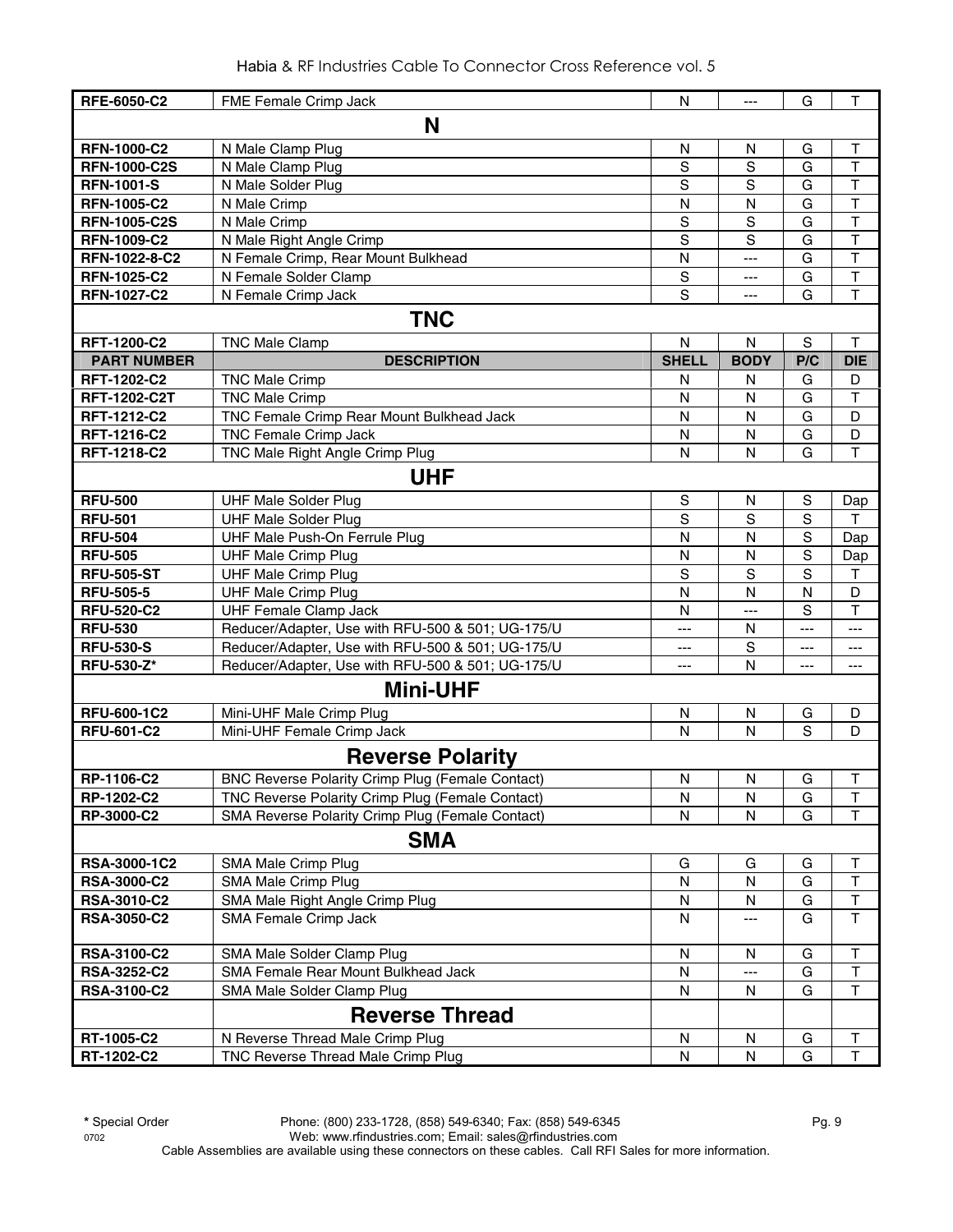#### **Habia M17/110-RG302, RG-302/U**

| <b>PART NUMBER</b>  | <b>DESCRIPTION</b>                               | <b>BODY</b> | <b>SHELL</b> | P/C | <b>DIE</b> |
|---------------------|--------------------------------------------------|-------------|--------------|-----|------------|
|                     | <b>BNC</b>                                       |             |              |     |            |
| <b>RFB-1707-D2</b>  | <b>BNC Male Crimp Plug</b>                       | N           | N            |     |            |
| <b>RFB-1717-D2*</b> | <b>BNC Female Crimp Rear Mount Bulkhead Jack</b> | N           | $---$        | ⌒   |            |

#### **Habia M17/92-RG115, M17/168-00001**

| <b>PART NUMBER</b> | <b>DESCRIPTION</b>                                             | <b>BODY</b> | <b>SHELL</b> | P/C | <b>DIE</b> |  |  |  |  |  |
|--------------------|----------------------------------------------------------------|-------------|--------------|-----|------------|--|--|--|--|--|
|                    | N                                                              |             |              |     |            |  |  |  |  |  |
| <b>RFN-1001-S</b>  | N Male Solder Plug                                             | S           | S            | G   |            |  |  |  |  |  |
| <b>RFN-1006-3F</b> | N Male Crimp Plug; UG-1682/U                                   | S           | S            | G   |            |  |  |  |  |  |
| <b>RFN-1009-3F</b> | N Male R/A Crimp Plug                                          | S           | S            | G   |            |  |  |  |  |  |
|                    | <b>UHF</b>                                                     |             |              |     |            |  |  |  |  |  |
| <b>PART NUMBER</b> | <b>DESCRIPTION</b>                                             | <b>BODY</b> | <b>SHELL</b> | P/C | <b>DIE</b> |  |  |  |  |  |
| <b>RFU-500</b>     | UHF Solder Plug; PL-259                                        | S           | N            | S   | Dap        |  |  |  |  |  |
| <b>RFU-501</b>     | UHF Solder Plug; PL-259                                        | S           | S            | S   |            |  |  |  |  |  |
| <b>RFU-503</b>     | UHF Male, Waterproof Plug (w/ Silicon Rubber O-Rings / Seals); | N           | N            | S   |            |  |  |  |  |  |
|                    | PL-259                                                         |             |              |     |            |  |  |  |  |  |
| <b>RFU-507-STF</b> | UHF Male Crimp Plug                                            | S           | S            | S   |            |  |  |  |  |  |
| <b>RFU-520-1E</b>  | UHF Female Cable Clamp Jack                                    | N           | ---          | S   |            |  |  |  |  |  |

#### **Habia M17/65-RG165, M17/127-RG393, M17/159-00001, M17/174-00001, Maxishield 393, Maxishield 393 UL 1375, RG-165/U, RG 393/U, Speedflex 393, Speedflex 393 UL 1375, Speedflex 393 XL, Speedfoam 700, Speedfoam 700 UL 1375, Speedfoam 700 XL**

| <b>PART NUMBER</b>  | <b>DESCRIPTION</b>                                         | <b>BODY</b> | <b>SHELL</b> | P/C         | <b>DIE</b> |  |  |  |  |  |
|---------------------|------------------------------------------------------------|-------------|--------------|-------------|------------|--|--|--|--|--|
| <b>BNC</b>          |                                                            |             |              |             |            |  |  |  |  |  |
| <b>RFB-1101-1SI</b> | <b>BNC Male Clamp Plug</b>                                 | S           | S            | G           | т          |  |  |  |  |  |
|                     | <b>7/16 Din</b>                                            |             |              |             |            |  |  |  |  |  |
| RFD-1600-2-E        | 7/16 Din Male Clamp Plug Combo Straight or Right Angle     | S           | S            | S           | Τ          |  |  |  |  |  |
| <b>RFD-1604-21</b>  | 7/16 Din Male Crimp Plug Combo Straight or Right Angle     | S           | S            | S           | T          |  |  |  |  |  |
| <b>RFD-1605-2-E</b> | 7/16 Din Male Crimp Plug Combo Straight or Right Angle     | S           | S            | S           | т          |  |  |  |  |  |
| <b>RFD-1625-2-E</b> | 7/16 Din Female Clamp Jack Combo Straight or Right Angle   | S           | ---          | S           | т          |  |  |  |  |  |
| RFD-1630-2-E        | 7/16 Din Female Clamp Jack Combo Straight or Right Angle   | S           | ---          | S           | Τ          |  |  |  |  |  |
| RFD-1641-2-E*       | 7/16 Din Female 4 Hole Flange Clamp Jack Combo Straight or | S           |              | S           | T          |  |  |  |  |  |
|                     | <b>Right Angle</b>                                         |             |              |             |            |  |  |  |  |  |
| RFD-1642-2-E*       | 7/16 Din Female 4 Hole Flange Crimp Jack Combo Straight or | S           | ---          | $\mathbf S$ | T          |  |  |  |  |  |
|                     | <b>Right Angle</b>                                         |             |              |             |            |  |  |  |  |  |
|                     | N                                                          |             |              |             |            |  |  |  |  |  |
| <b>RFN-1001-S</b>   | N Male Solder Plug                                         | S           | S            | G           | Τ          |  |  |  |  |  |
| <b>RFN-1002-1SI</b> | N Male Solder Clamp Plug                                   | S           | S            | G           | Τ          |  |  |  |  |  |
| <b>RFN-1006-31</b>  | N Male Crimp Plug; UG-1681/U                               | S           | S            | G           | т          |  |  |  |  |  |
| <b>RFN-1009-31</b>  | N Male Right Angle Crimp Plug                              | S           | S            | G           | T          |  |  |  |  |  |
| <b>RFN-1024-1SI</b> | N Female Cable Clamp Jack; UG-23D/U, F/U                   | S           | ---          | G           | T          |  |  |  |  |  |
| <b>RFN-1028-SI</b>  | N Female Crimp Cable Jack; UG-1688/U                       | S           | ---          | G           | T          |  |  |  |  |  |
|                     | TNC                                                        |             |              |             |            |  |  |  |  |  |

0702 Web: www.rfindustries.com; Email: sales@rfindustries.com Cable Assemblies are available using these connectors on these cables. Call RFI Sales for more information.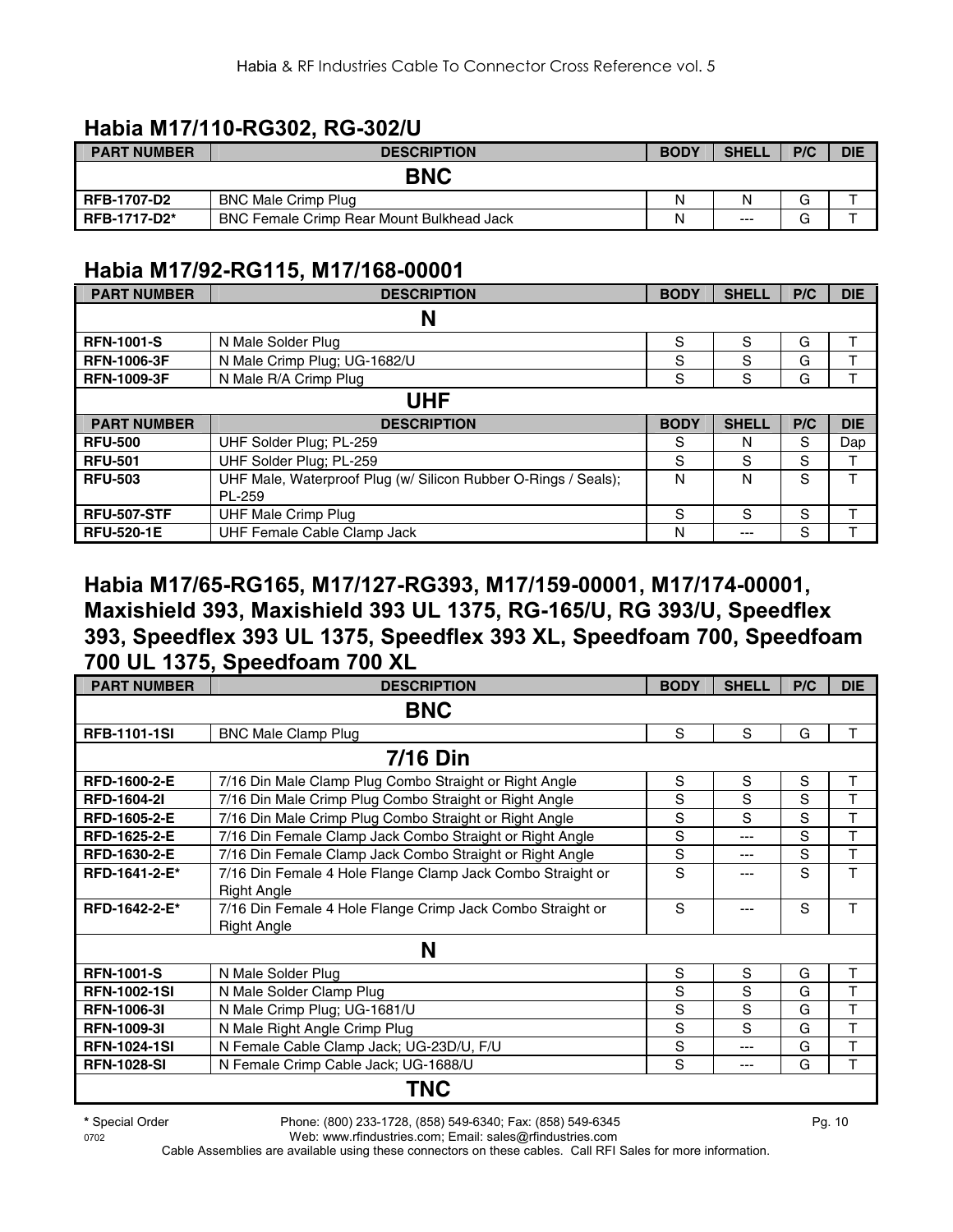| RFT-1201-l*        | TNC Male Clamp Plug                                      | N | N     | G |     |  |  |  |  |  |
|--------------------|----------------------------------------------------------|---|-------|---|-----|--|--|--|--|--|
| <b>RFT-1201-SI</b> | TNC Male Clamp Plug                                      | S | S     | G |     |  |  |  |  |  |
| <b>RFT-1214-I</b>  | TNC Female Clamp Jack                                    | N | $---$ | G |     |  |  |  |  |  |
| <b>UHF</b>         |                                                          |   |       |   |     |  |  |  |  |  |
| <b>RFU-500</b>     | <b>UHF Male Solder Plug</b>                              | S | N     | S | Dap |  |  |  |  |  |
| <b>RFU-501</b>     | <b>UHF Male Solder Plug</b>                              | S | S     | S |     |  |  |  |  |  |
| <b>RFU-503</b>     | UHF Male Clamp Plug, Waterproof w/Silicon Rubber O-Rings | N | N     | S | т   |  |  |  |  |  |
| <b>RFU-507-SI</b>  | <b>UHF Male Crimp Plug</b>                               | S | S     | S | т   |  |  |  |  |  |
| <b>RFU-520-I*</b>  | <b>UHF Female Clamp Jack</b>                             | N | ---   | S |     |  |  |  |  |  |
|                    | <b>Reverse Polarity</b>                                  |   |       |   |     |  |  |  |  |  |
| RP-1006-3I         | N Reverse Polarity Male Crimp Plug                       | N | N     | G |     |  |  |  |  |  |
| <b>RP-1028-I</b>   | N Reverse Polarity Female Crimp Jack                     | N | N     | G |     |  |  |  |  |  |
| <b>RP-1202-I</b>   | TNC Reverse Polarity Male Crimp Plug                     | N | ---   | G | т   |  |  |  |  |  |
| <b>RP-1216-I</b>   | TNC Reverse Polarity Female Crimp Jack                   | N | ---   | G | т   |  |  |  |  |  |
| <b>RP-3000-I</b>   | <b>SMA Reverse Polarity Male Crimp Plug</b>              | N | N     | G |     |  |  |  |  |  |
|                    | <b>SMA</b>                                               |   |       |   |     |  |  |  |  |  |
| <b>RSA-3000-I</b>  | SMA Male Crimp Plug                                      | N | N     | G |     |  |  |  |  |  |

#### **Habia Speedfoam 900, Speedfoam 900 UL 1375, Speedfoam 900 XL**

| <b>PART NUMBER</b> | <b>DESCRIPTION</b>                                       | <b>BODY</b> | <b>SHELL</b> | P/C | <b>DIE</b> |
|--------------------|----------------------------------------------------------|-------------|--------------|-----|------------|
|                    | <b>7/16 DIN</b>                                          |             |              |     |            |
| RFD-1600-2L1*      | 7/16 Din Male Clamp Plug Combo Straight or Right Angle   | S           | S            | S   | Τ          |
| RFD-1601-2L1*      | 7/16 Din Male Clamp Plug Straight                        | S           | S            | S   | T          |
| RFD-1605-2-L1*     | 7/16 Din Male Crimp Plug Combo Straight or Right Angle   | S           | S            | S   | T          |
| RFD-1625-2-L1*     | 7/16 Din Female Clamp Jack Combo Straight or Right Angle | S           | $--$         | S   | T          |
| RFD-1626-2L1       | 7/16 Din Female Clamp Jack Straight                      | S           | $---$        | S   |            |
| RFD-1630-2-L1*     | 7/16 Din Female Crimp Jack Combo Straight or Right Angle | S           | $---$        | S   | T          |
|                    | N                                                        |             |              |     |            |
| RFN-1002-2L1*      | N Male Clamp Plug                                        | S           | S            | G   | т          |
| RFN-1024-2L1*      | N Female Clamp Jack                                      | S           | $---$        | G   |            |
|                    | <b>TNC</b>                                               |             |              |     |            |
| RFT-1201-2L1*      | TNC Male Clamp Plug                                      | S           | S            | G   | т          |
|                    | <b>UHF</b>                                               |             |              |     |            |
| RFU-502-2L1*       | <b>UHF Male Clamp Plug</b>                               | S           | S            | G   | т          |

#### **Habia M17/112-RG304, M17/171-00001, RG 304/U, Speedfoam 500, Speedfoam 500 UL 1375, Speedfoam 500 XL**

| <b>PART NUMBER</b> | <b>DESCRIPTION</b>                    | <b>BODY</b> | <b>SHELL</b> | P/C | <b>DIE</b> |  |
|--------------------|---------------------------------------|-------------|--------------|-----|------------|--|
|                    | <b>BNC</b>                            |             |              |     |            |  |
|                    | BNC Male Clamp Solder Plug; UG-959A/U |             | N            | G   |            |  |
|                    | N                                     |             |              |     |            |  |
| <b>RFN-1006-L6</b> | N Male Crimp Plug                     | N           | N            | G   |            |  |
|                    | <b>Reverse Polarity</b>               |             |              |     |            |  |
| RP-1202-L6         | TNC Reverse Polarity Male Crimp Plug  | N           | N            | G   |            |  |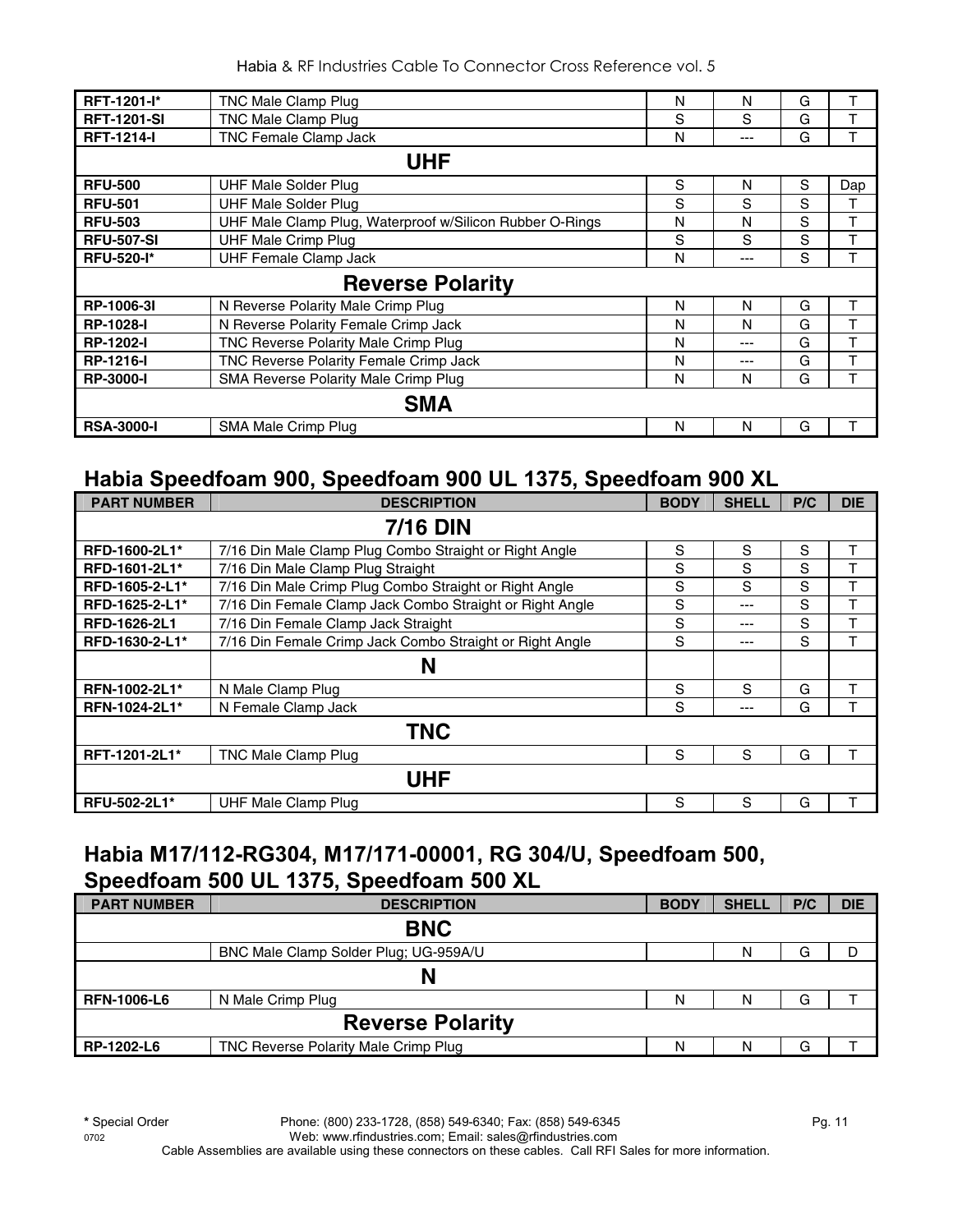#### **Habia M17/94-RG179, M17/136-00001, RG 179B/U, RG 187A/U, Speedflex 179, Speedflex 179 UL 1375, Speedflex 179 XL**

| <b>PART NUMBER</b> | <b>DESCRIPTION</b>                                    | <b>BODY</b> | <b>SHELL</b> | P/C | <b>DIE</b> |  |
|--------------------|-------------------------------------------------------|-------------|--------------|-----|------------|--|
| <b>BNC</b>         |                                                       |             |              |     |            |  |
| <b>RFB-1707-S</b>  | <b>BNC Male Crimp Plug</b>                            | N           | N            | G   | т          |  |
| <b>RFB-1710-S*</b> | <b>BNC Male Right Angle Crimp Plug</b>                | N           | N            | G   | D          |  |
| <b>RFB-1717-S</b>  | <b>BNC Female Crimp Rear Mount Bulkhead Jack</b>      | N           | ---          | G   |            |  |
| <b>RFB-1724-S</b>  | <b>BNC Female Crimp Jack</b>                          | N           | ---          | G   |            |  |
| Mini-SMB 75 Ohm    |                                                       |             |              |     |            |  |
| RSB-200-1-179      | SMB Crimp Plug, for RG-179/U Only                     | G           | ---          | G   | т          |  |
| RSB-210-1-179      | SMB Right Angle Crimp Plug, for RG-179/U Only         | G           | ---          | G   |            |  |
| RSB-220-1-179      | SMB Crimp Jack, for RG-179/U Only                     | G           | ---          | G   |            |  |
| RSB-221-1-179      | SMB Bulkhead Crimp Jack, for RG-179/U Only            | G           | ---          | G   |            |  |
| SMB 75 Ohm         |                                                       |             |              |     |            |  |
| RSB-300-1-179      | SMB Crimp Plug, for RG-179/U Only                     | G           | ---          | G   |            |  |
| RSB-301-179        | SMB Crimp Plug, with Locking Shell, for RG-179/U Only | N           | ---          | G   |            |  |
| RSB-310-1-179      | SMB Right Angle Crimp Plug, for RG-179/U Only         | G           | ---          | G   |            |  |

#### **Habia M17/95-RG180, M17/137-00001, RG 180B/U, RG 195A/U, RGD 179, RGD 180**

| <b>PART NUMBER</b>     | <b>DESCRIPTION</b>                        | <b>BODY</b> | <b>SHELL</b> | P/C | <b>DIE</b> |
|------------------------|-------------------------------------------|-------------|--------------|-----|------------|
|                        | <b>BNC</b>                                |             |              |     |            |
| <b>RFB-1707-S1</b>     | <b>BNC Male Crimp Plug</b>                | N           | N            | G   |            |
| <b>RFB-1710-S1</b>     | BNC Male R/A Crimp Plug                   | N           | N            | G   |            |
| <b>RFB-1717-S1</b>     | BNC Female Crimp Rear Mount Bulkhead Jack | N           | ---          | G   | т          |
| <b>RFB-1724-S1</b>     | <b>BNC Female Crimp Jack</b>              | N           | ---          | G   |            |
|                        | Mini-SMB 75 Ohm                           |             |              |     |            |
| <b>RSB-200-1-179DS</b> | Mini-SMB Crimp Plug                       | G           | ---          | G   | т          |
| <b>RSB-210-1-179DS</b> | Mini-SMB Right Angle Crimp Plug           | G           | ---          | G   | т          |
| <b>RSB-220-1-179DS</b> | Mini-SMB Crimp Jack                       | G           | ---          | G   | ᠇          |
| RSB-221-1-179DS        | Mini-SMB Crimp Jack                       | G           | ---          | G   | т          |
|                        | SMB 75 Ohm                                |             |              |     |            |
| <b>RSB-300-1-179DS</b> | SMB Crimp Plug                            | G           | ---          | G   | т          |
| <b>RSB-301-179DS</b>   | SMB Crimp Plug, with Locking Shell        | N           | ---          | G   |            |
| <b>RSB-310-1-179DS</b> | SMB Right Angle Crimp Plug                | G           | ---          | G   |            |

#### **Habia Speedflex 375, Speedflex 375 UL 1375, Speedflex 375 XL, Speedfoam 400, Speedfoam 400 UL 1375, Speedfoam 400 XL**

| <b>PART NUMBER</b> | <b>DESCRIPTION</b>                    | <b>BODY</b> | <b>SHELL</b> | P/C | <b>DIE</b> |
|--------------------|---------------------------------------|-------------|--------------|-----|------------|
| <b>BNC</b>         |                                       |             |              |     |            |
| <b>RFB-1101-1X</b> | BNC Male Clamp Solder Plug; UG-959A/U | N           |              | G   |            |
| <b>RFB-1107-1X</b> | <b>BNC Male Crimp Plug</b>            | N           | N            | G   | D          |
| <b>RFB-1110-X</b>  | BNC Male R/A Crimp Plug               | N           | N            | G   |            |
| <b>RFB-1124-1X</b> | <b>BNC Female Crimp Jack</b>          | N           | $---$        | G   | D          |
| 7/16 Din           |                                       |             |              |     |            |

#### **7/16 Din**

**\*** Special Order Phone: (800) 233-1728, (858) 549-6340; Fax: (858) 549-6345 Pg. 12

0702 Web: www.rfindustries.com; Email: sales@rfindustries.com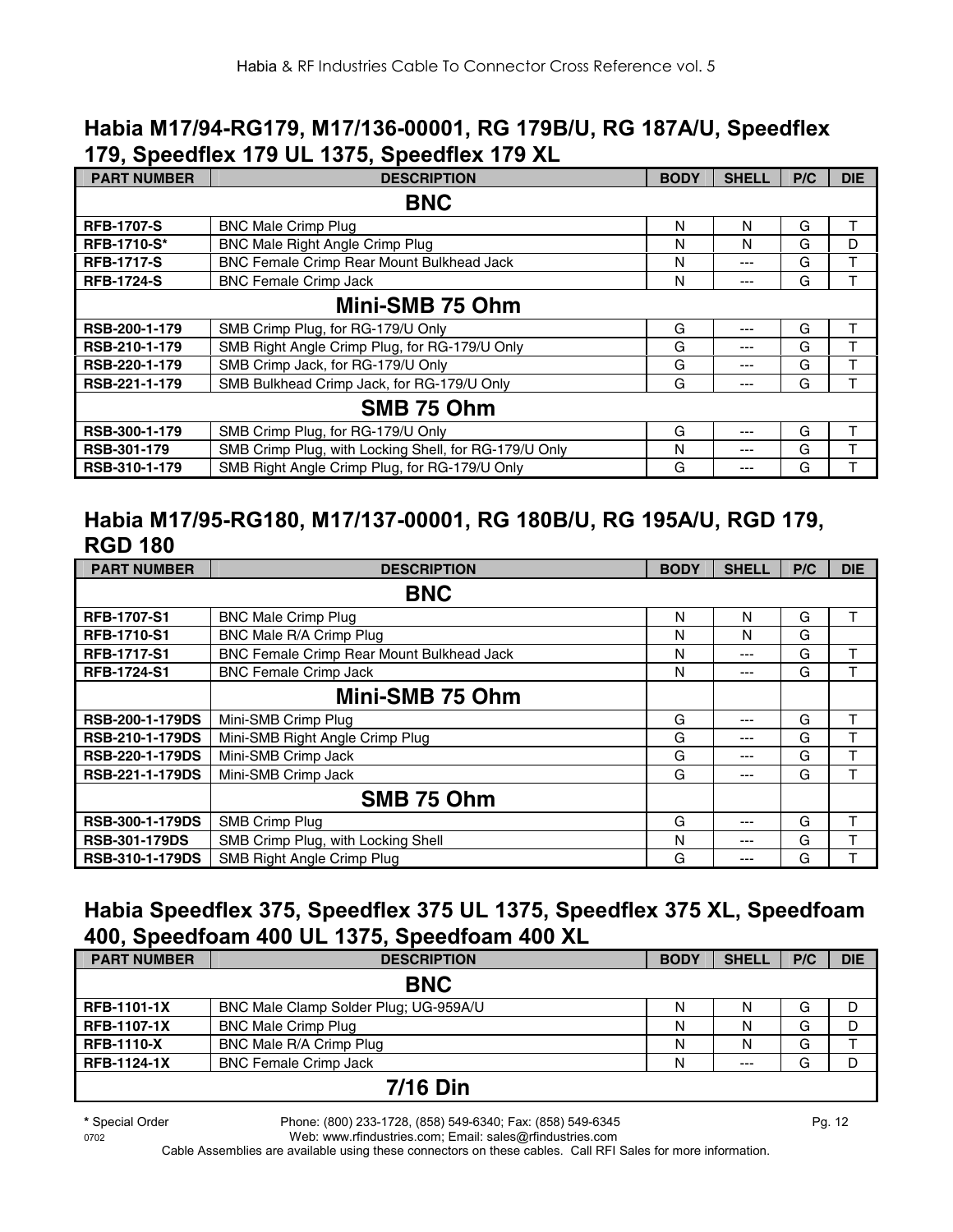| RFD-1600-2-X          | 7/16 Din Male Clamp Plug Combo Straight or Right Angle    | S              | S              | S   | $\sf T$                 |  |  |
|-----------------------|-----------------------------------------------------------|----------------|----------------|-----|-------------------------|--|--|
| RFD-1605-2-X          | 7/16 Din Male Crimp Plug Combo Straight or Right Angle    | S              | S              | S   | T                       |  |  |
| RFD-1625-2-X          | 7/16 Din Female Clamp Jack Combo Straight or Right Angle  | $\mathbf S$    | $\overline{a}$ | S   | $\overline{\mathsf{T}}$ |  |  |
| RFD-1630-2-X          | 7/16 Din Female Crimp Jack Combo Straight or Right Angle  | S              | ---            | S   | T                       |  |  |
| RFD-1641-2-X*         | 7/16 Din Female 4 Hole Flange Clamp Combo Straight or R/A | S              | ---            | S   | $\mathsf{T}$            |  |  |
|                       | <b>FME</b>                                                |                |                |     |                         |  |  |
| <b>RFE-6050-X</b>     | FME Female Crimp Jack                                     | N              | $---$          | G   | $\mathsf{T}$            |  |  |
|                       | N                                                         |                |                |     |                         |  |  |
| <b>RFN-1001-S</b>     | N Male Solder Plug                                        | $\mathbf S$    | S              | G   | T                       |  |  |
| <b>RFN-1004-1SX</b>   | N Male Clamp Plug                                         | $\mathbf S$    | S              | G   | $\overline{\mathsf{T}}$ |  |  |
| <b>RFN-1007-2SX</b>   | N Male Crimp Plug                                         | $\mathbf S$    | S              | G   | $\top$                  |  |  |
| <b>RFN-1009-X*</b>    | N Male Right Angle Crimp Plug                             | S              | S              | G   | $\overline{\mathsf{T}}$ |  |  |
| RFN-1009-X-04         | N Male Right Angle Crimp Plug                             | N              | $\mathsf{N}$   | G   | $\overline{\mathsf{T}}$ |  |  |
| <b>RFN-1026-1X</b>    | N Female Clamp Jack                                       | $\mathbb S$    | $---$          | G   | $\mathsf T$             |  |  |
| <b>RFN-1029-SX</b>    | N Female Crimp Jack                                       | S              | ---            | G   | $\overline{\mathsf{T}}$ |  |  |
| <b>TNC</b>            |                                                           |                |                |     |                         |  |  |
| <b>RFT-1201-1X</b>    | <b>TNC Male Clamp Plug</b>                                | N              | N              | G   | T                       |  |  |
| <b>RFT-1203-1X</b>    | <b>TNC Male Crimp Plug</b>                                | N              | N              | G   | D                       |  |  |
| <b>RFT-1213-X</b>     | TNC Female Crimp Rear Mount Bulkhead Jack                 | N              | $\overline{a}$ | G   | D                       |  |  |
| <b>RFT-1217-X</b>     | TNC Female Crimp Jack                                     | N              | $\overline{a}$ | G   | D                       |  |  |
| <b>UHF</b>            |                                                           |                |                |     |                         |  |  |
| <b>RFU-500</b>        | <b>UHF Male Solder Plug</b>                               | $\overline{s}$ | $\mathsf{N}$   | S   | Dap                     |  |  |
| <b>PART NUMBER</b>    | <b>DESCRIPTION</b>                                        | <b>BODY</b>    | <b>SHELL</b>   | P/C | <b>DIE</b>              |  |  |
| <b>RFU-501</b>        | <b>UHF Male Clamp Plug</b>                                | S              | S              | S   | т                       |  |  |
| <b>RFU-508-X</b>      | <b>UHF Male Crimp Plug</b>                                | N              | N              | S   | Dap                     |  |  |
| <b>Mini-UHF</b>       |                                                           |                |                |     |                         |  |  |
| <b>RFU-600-1X</b>     | Mini-UHF Male Crimp Plug                                  | N              | N              | G   | D                       |  |  |
| <b>RFU-601-1X</b>     | Mini-UHF Female Crimp Jack                                | N              | $---$          | S   | D                       |  |  |
| <b>SMA</b>            |                                                           |                |                |     |                         |  |  |
| <b>RSA-3000-X</b>     | SMA Male Crimp Plug                                       | N              | N              | G   | $\top$                  |  |  |
| <b>RSA-3010-X</b>     | SMA Male Right Angle Crimp Plug                           | N              | $\mathsf{N}$   | G   | $\top$                  |  |  |
| <b>RSA-3050-X</b>     | SMA Female Crimp Jack                                     | N              | $-$            | G   | $\overline{\mathsf{T}}$ |  |  |
| <b>Reverse Thread</b> |                                                           |                |                |     |                         |  |  |
| RT-1203-1X            | TNC Reverse Thread Male Crimp Plug                        | $\mathsf{N}$   | N              | G   | $\mathsf T$             |  |  |

**Cable assemblies using any HABIA cable with any standard RF connector listed here are available in any specified length with short lead times. All flexible crimp cable assemblies are fabricated with soldered center contacts and adhesive lined shrink tubing for additional cable retention and strain relief.** 

**More cable to connector cross references are available which include: Alpha, Antenna Specialist, BICCGeneral, Belden, Carol, Comm/Scope, Cushcraft Ultralink, CCI/Intercomp, Daburn, Dearborn, General/Guardian, GEPCO, Harbour Industries, Haverhill, Manhattan CDT, Micro-Coax, Military, National, Remee, Saxton, Standard Wire, Thermax CDT, Times Microwave, WestPenn CDT.** 

**Regarding any requirement you may have, please contact RF Industries at the following address:**